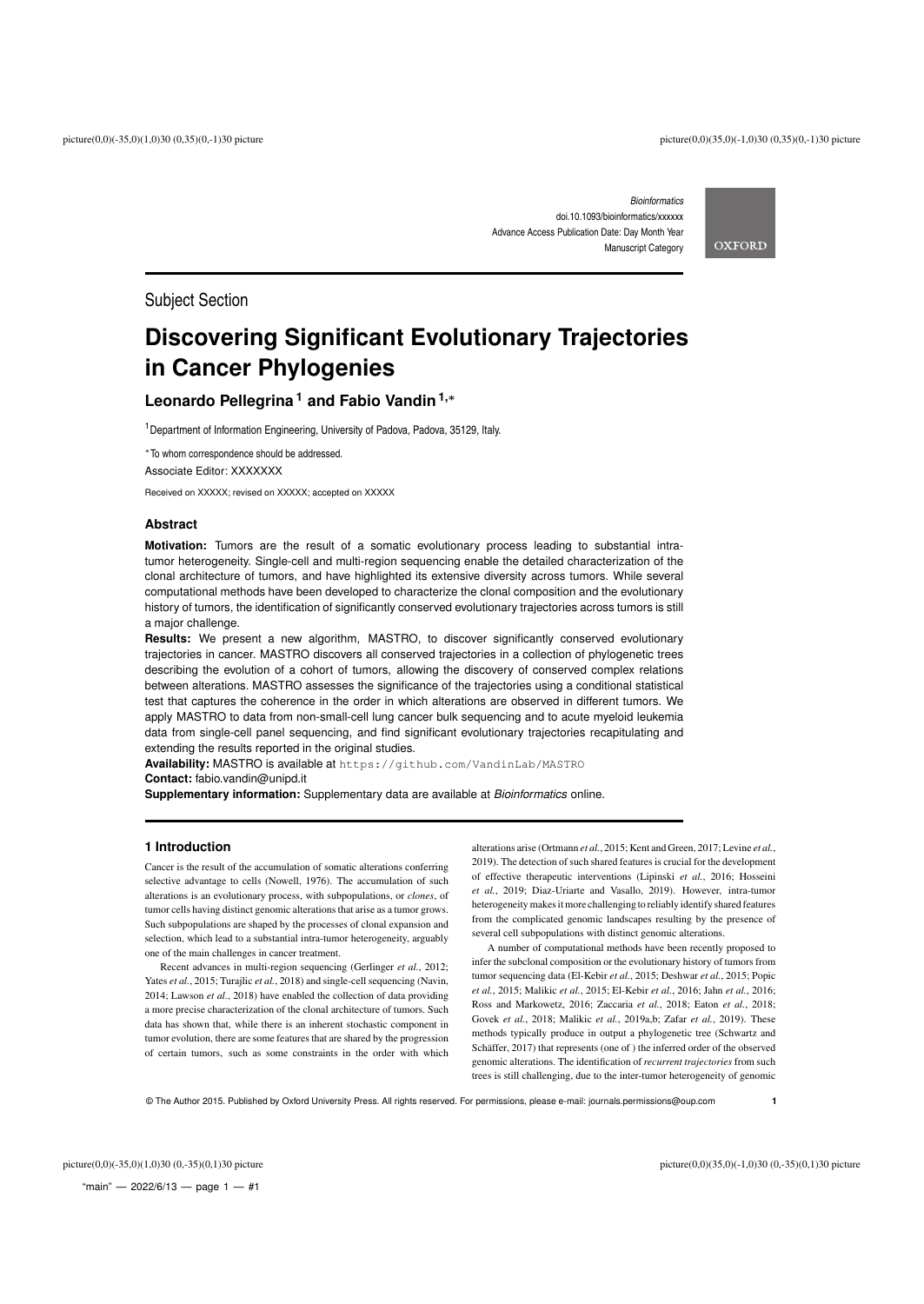**2** *Pellegrina and Vandin*



Fig. 1. High level description of MASTRO. Leveraging sequencing data from a cohort of patients and phylogenetic inference algorithms, it is possible to infer the tumor trees describing the clonal evolution of the tumors as the accumulation of different alterations (different alterations correspond to different colored shapes within the nodes of the trees). MASTRO identifies conserved evolutionary trajectories, describing complex interactions among alterations, that are frequently observed in the tumor trees. MASTRO assesses their statistical significance and provides sound control of false discoveries. In the example, we show three trajectories  $(\mathcal{P}_1, \mathcal{P}_2, \mathcal{P}_3)$  observed in at least two tumor trees (shown to the right of the root nodes).

alterations (Marusyk *et al.*, 2020) and the significant differences observed in the trees describing large cancer cohorts.

In recent years, several methods have been developed to identify recurrent relations between alterations from cross-sectional multi-region data or from single-cell sequencing data. REVOLVER (Caravagna *et al.*, 2018) uses a maximum-likelihood approach and transfer learning to infer a tumor model that jointly describes all tumors in a cohort. Such model is used to infer a tree for each individual tumor, describing the temporal order of clonal alterations in the tumor. However, REVOLVER does not identify significantly recurring trajectories of alterations, and focuses instead on clustering the trees describing individual tumors with the goal of detecting common edges within each cluster. HINTRA (Khakabimamaghani *et al.*, 2019) extends REVOLVER by allowing for more complex dependencies in the order of alterations. However, its scalability to the large number of alterations observed in tumors is limited by an exhaustive enumeration of an exponential number of (directed two-state perfect) phylogenies (Christensen *et al.*, 2020). RECAP is an integer programming approach to identify evolutionary patterns in cancer. RECAP models the problem as the identification of a consensus tree for a set of tumors and does not focus on the identification of conserved evolutionary trajectories, and is thus more suitable to cluster tumors for subtype identification. cd-CAP (Hodzic *et al.*, 2019) identifies subnetworks of an interaction network with conserved alteration patterns across tumor samples. However, cd-CAP does not consider the order of alterations and, thus, does not provide information on the evolutionary processes common in a tumor type. GeneAccord (Kuipers *et al.*, 2021) proposes a statistical test to identify over-represented *pairs* of co-occurring or clonally exclusive mutations in subclones. However, it does not focus on conserved evolutionary trajectories as it considers only pairs of mutations. TreeMHN (Luo *et al.*, 2021) is a probabilistic framework that infers a mutual hazard network between alterations, which can be used to predict the most likely *linear pathway* of alterations for each tumor. TreeMHN is therefore focused on *linear trajectories* and assumes that there is one model which recapitulates all tumors and cancer subtypes.

CONETT (Hodzic *et al.*, 2020) is an integer programming approach to identify a consensus phylogenetic tree from the trees describing the evolution of a number of tumors. While CONETT does report a tree describing evolutionary patterns in a collection of tumors, its goal is to build a single consensus phylogenetic tree whose topology describes ancestordescendant relationships for the largest possible number of tumors, and it does not focus on finding all possible conserved evolutionary trajectories from the data, corresponding for example to different cancer subtypes. Moreover, in the tree reported by CONETT only paths from the root to any other event correspond to conserved trajectories, and, thus, CONETT cannot identify more complex evolutionary trajectories (e.g., describing two "sibling" clones). In addition, the problem formulation of CONETT tries to optimize the maximum total node depth (distance from the root),

which favors long alteration trajectories potentially appearing in a small number of tumors. Finally, the statistical test used by CONETT to assess the significance of a phylogenetic tree permutes both the order of alterations and the set of tumors in which each alteration is found. As a result, the significance of the results may strongly depend on the cooccurrence of alterations in a given set of tumors, rather than on the order of the alterations being conserved in the set of samples.

In this article we present MASTRO (MAximal tumor treeS TRajectOries), a novel computational method for the identification of significant evolutionary trajectories in cancer (Figure 1). MASTRO takes in input a set of phylogenetic trees describing the evolution of tumors in a cohort, and produces in output *all* trajectories observed in at least  $\sigma$  tumors, where  $\sigma$  is a threshold set by the user. MASTRO can report trajectories of any structure, without restricting their topology (e.g., to linear paths). Moreover, it does not assume that the alterations in a trajectory are *consecutive* in the tumors where they are observed, but only that the order with which alterations appear in the tumor is the same as described by the trajectory. While, as we prove, the identification of conserved trajectories is computationally difficult (i.e., an NP-hard problem, see Section 2), MASTRO allows for the efficient identification of all conserved trajectories by formulating the problem as a *frequent itemset mining* problem (Han *et al.*, 2007) and leveraging the efficient tools that have been proposed to solve the problem. MASTRO assesses the significance of each trajectory by using a *conditional* statistical test, in which the set of alterations and the topology of the phylogenetic tree observed in each patient is fixed. In this way MASTRO assesses the degree with which *the order* of alterations in the trajectory is conserved in the tumors, and properly accounts for cancer subtypes with different complements of alterations. MASTRO uses resampling-based methods such as the Westfall-Young permutation procedure (Westfall and Young, 1993) to control false discoveries, which allows to consider the complex relation between the various trajectories while properly correcting for multiple hypothesis testing.

We have applied MASTRO to simulated data, showing that it properly controls for false discoveries while identifying conserved trajectories even when they appear in a relatively low number of tumors. We also applied MASTRO to TRACERx non-small-cell lung cancer (NSCLC) multi-region whole-exome sequencing data (Jamal-Hanjani *et al.*, 2017) from 99 tumors and to acute myeloid leukemia data from singlecell panel sequencing of 123 tumors (Morita *et al.*, 2020). MASTRO identifies a number of significant evolutionary trajectories recapitulating and extending the results reported in the original studies.

# **2 Methods**

The input to MASTRO is a multiset of n rooted tumor trees  $\mathcal{D}$  =  ${\mathcal{T}_1, \ldots, \mathcal{T}_n}$ , which may be obtained from one of the several computational methods which infer the evolutionary history of the corresponding tumors using (multi-region) bulk or single-cell data. Each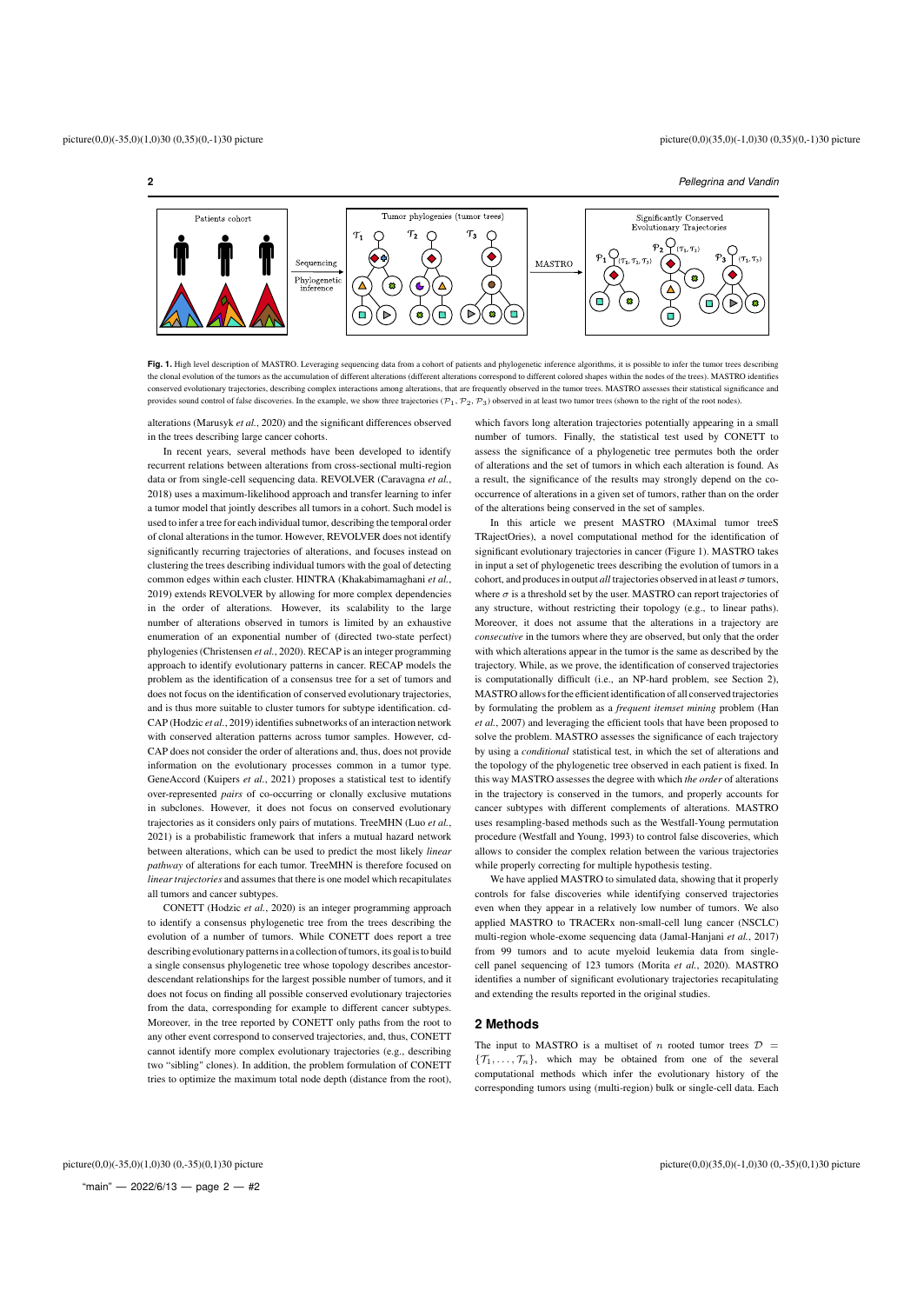

**Fig. 2.** (a): tumor trees  $\mathcal{T}_1$  and  $\mathcal{T}_2$ . (b): the expanded tumor graphs  $G_{\mathcal{T}_i}$  of  $\mathcal{T}_i$  (the gray dashed edge denotes an anti-edge between red and blue alterations). (c): the import of identifying induced trajectories: examples of a trajectory observed in both trees  $(\mathcal{P}_1)$ forming an induced subgraph on the expanded tumor graphs, and a trajectory  $(\mathcal{P}_2)$  which satisfies all partial orders among alterations but it is not induced in the expanded tumor graphs, suggesting a spurious clonal exclusivity relation between the grey and orange and green alterations.

tumor tree  $\mathcal{T} = (V_{\mathcal{T}}, E_{\mathcal{T}}) \in \mathcal{D}$  comprises a set  $V_{\mathcal{T}}$  of nodes and a set  $E_{\mathcal{T}}$ of edges. Each node of  $V_T$  corresponds to a clone in the tumor, and *contains* (i.e., is labelled with) a (potentially empty) collection of alterations (e.g., single-nucleotide variants (SNVs), copy number aberrations (CNA)). The root of each tree  $T$  contains the empty set, and represents normal (germline) cells, while each non-root node  $v \in V_{\tau}$  contains a non-empty subset of alterations from a set  $A$  of m alterations. The set of alterations in a node are the alterations that appear in the corresponding clone but not in its ancestors, and the entire complement of alterations of a clone are given by the union of the sets of alterations found in the unique path from the corresponding node to the root. We assume that each alteration appears at most once in each tree, but note that the input can still encode different events on the same genomic region (e.g., a SNV and a CNA affecting the same gene, or the loss of a previously acquired gene's mutation within a clone). For any tumor tree, we say that an alteration  $a$ , contained in the node v, is an ancestor of the alteration b, contained in the node  $w \neq v$ , if the node  $v$  belongs to the path from  $w$  to the root of the tumor tree.

We define a *trajectory*  $P$  as a tumor tree  $P = (V_P, E_P)$ . A trajectory  ${\mathcal P}$  is *observed* in a tree  ${\mathcal T}$  if the set of alterations contained in  ${\mathcal P}$  is a subset of the alterations  $V_{\tau}$  in  $\tau$  and if all pairwise temporal orderings of the alterations in  $P$  are satisfied in  $T$ . Formally, we say that the *trajectory*  $P$ is *observed* in a tree  $T$  if the following conditions hold: 1) for each pair a, b of alterations of  $P$  such that a is an ancestor of b in  $P$ , then a is an ancestor of b in  $\mathcal{T}$ ; 2) for all pairs a, b of alterations of  $\mathcal{P}$  in the same node in  $P$ , they belong to the same node in  $T$  (their ordering is not known); 3) for all pairs  $a, b$  of alterations of  $P$  in in different branches of  $P$ , they belong to different branches of  $T$  (they are clonally exclusive).

An equivalent representation is given by the following. We define the *expanded tumor graph*  $G_{\mathcal{T}} = (V_{\mathcal{T}}^G, E_{\mathcal{T}}^G)$  *of a tumor tree*  $\mathcal T$  *as a directed* graph such that: 1) for every alteration a of A contained in a node  $v \in V_{\mathcal{T}}$ there is a node  $v_a \in V^G_\mathcal{T}$  containing only the alteration  $a$ ; 2) for each pair a, b of alterations of A, there is a directed edge  $(v_a, v_b) \in E^G_{\mathcal{T}}$  if and only if a is an ancestor of b in  $\mathcal{T}$ ; 3) for each pair  $a, b$  of alterations belonging the the same node in  $\mathcal T$ , there is an (undirected) special edge (or *anti-edge*)  $(v_a, v_b, \star) \in E^G_\mathcal{T}$ , where the edge label  $\star$  denotes that the ordering between a and b is unknown; 4)  $V^G_{\mathcal{T}}$  contains an empty node  $v_r$ (the root of  $\mathcal T)$  and  $E_{\mathcal T}^G$  contains a directed edge from  $v_r$  to all other nodes of G. We show examples of tumor trees and their expanded tumor graphs in Figure  $2(a)-(b)$ .

Given a tumor tree  $\mathcal T$  and its expanded tumor graph  $G_{\mathcal T}$ , it is easy to observe that a trajectory P is observed in T if and only if  $G_{\mathcal{D}}$  is an induced subgraph of  $G_{\mathcal{T}}$ . Our notion of tumor graph is similar to the one proposed by Hodzic *et al.* (2020), but with crucial differences. First, in our formulation the trajectory P must correspond to an *induced* subgraph of  $\mathcal T$ , which means that *all* pairwise orderings of alterations are preserved, rather than requiring only a *partial* order (as in Hodzic *et al.*(2020)). While our method can be adapted to trajectories composed by partial orderings among alterations, our rationale to enforce this stricter setting is based on

the fact that, by definition, a partial order does not specify all relations among alterations, suggesting trajectories that may not be conserved on the underlying tumor trees. For example, consider the trajectories shown in Figure 2 (c). Without the requirement on induced subgraphs, trajectory  $\mathcal{P}_2$  is considered conserved in both tumor trees  $\mathcal{T}_1$  and  $\mathcal{T}_2$ , since all partial orders involving the red alteration are satisfied. However, such trajectory describes the grey alteration as belonging to a clone that does not contain either the orange nor the green alteration, which is not supported by either tumor tree  $\mathcal{T}_1$ ,  $\mathcal{T}_2$ . On the contrary, trajectory  $\mathcal{P}_1$  describes the clonal exclusivity of the orange and green alterations without any ambiguity. Moreover, our formulation strictly differentiates between directed edges, in which a temporal ordering among alterations is known, and anti-edges: we do not allow trajectories with a directed edge between two alterations to be observed in a tree that does not specify their ordering, thus focusing only on temporal relationships supported by the tumor trees (i.e., the data). (In the example of Figure 2, a trajectory with a directed edge, in any direction, between the red and blue alterations cannot be observed in  $\mathcal{T}_1$ .) We will show in our experimental evaluation that these differences lead to sensibly different results in both simulated and cancer data.

We denote with  $P \in \mathcal{T}$  the fact that the trajectory P is observed in the tumor tree  $\mathcal T$ . We define the *support*  $s_{\mathcal{P}}$  of  $\mathcal P$  in the dataset  $\mathcal D$  =  ${\mathcal{T}_1, \ldots, \mathcal{T}_n}$  as the number of trees of  ${\mathcal{D}}$  in which  ${\mathcal{P}}$  is observed:  $s_{\mathcal{P}} =$  $\sum_{i=1}^{n} \mathbb{I}[\mathcal{P} \in \mathcal{T}_i]$ , where  $\mathbb{I}[\cdot]$  is the indicator function  $(\mathbb{I}[\cdot] = 1$  if its argument is true, and  $\mathbb{1}[\cdot] = 0$  otherwise). Furthermore, we say that a trajectory P is *maximal* if adding any alteration (in any node of P or in a new node) not already contained in  $P$  decreases its support  $s_{P}$ . Note that a non-maximal trajectory describes only part of the conserved evolutionary trajectory in a subset of the trees in D.

Our goal is to discover *frequent maximal trajectories* from the tumor trees, as we formalize with the following computational problem.

Definition 1. *(Frequent Maximal Trajectories (FMT) problem) Instance: A multiset*  $\{T_1, \ldots, T_n\}$  *of*  $n \geq 1$  *tumor trees and a support threshold*  $\sigma \in [1, n]$ *.* 

*Solution: All maximal trajectories observed in at least* σ *tumor trees.*

The parameter  $\sigma$  provides a way to control the (minimum) number of tumors in which a maximal trajectory is observed. For example, by setting  $\sigma = 2$  (as done in all our experiments), we consider all trajectories appearing in at least two tumors.

The FMT problem is closely related to the problem of enumerating *maximal cliques* from an undirected graph and to the problem of finding *common induced subgraphs* from a collection of graphs (Section 5.1). We prove that the FMT problem is NP-Hard even if we restrict to the case  $\sigma = n$  (the proof is in Supplementary Material Section 5.1).

#### Theorem 1. *The FMT problem with*  $\sigma = n$  *is NP-Hard.*

Given this negative result, it is unlikely that the FMT problem can be solved efficiently in the worst-case. However, we develop a practical solution to this problem by reducing it to a variant of frequent itemset mining, a well studied problem in data mining (Han *et al.*, 2007). We show that, by doing so, frequent maximal trajectories can be enumerated quickly in practice, exploiting already available efficient algorithms for frequent itemsets mining.

#### 2.1 MASTRO: Finding Frequent Maximal Trajectories

In this Section we describe MASTRO, our algorithm to discover frequent maximal trajectories from tumor trees. We first introduce the frequent itemset mining problem, and then describe how MASTRO solves the FMT problem by using frequent itemset mining.

Let  $I$  be universe of *items*, and let a transaction  $t$  be a subset of  $I$ . A dataset S is a multiset of n transactions  $S = \{t_1, \ldots, t_n\}$ . An *itemset*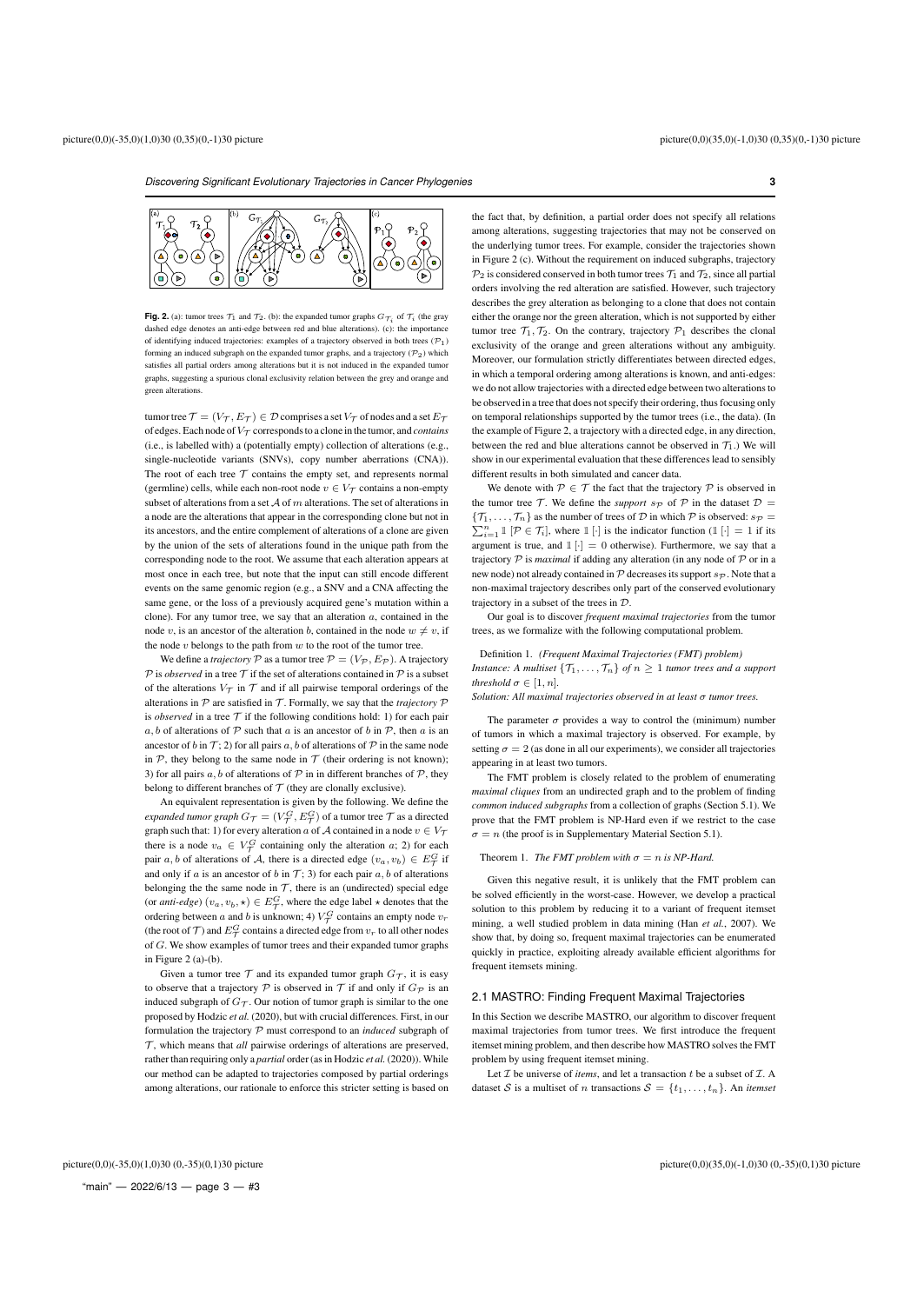A is a subset of  $I$ , and its support set  $S(A)$  is the set of transactions containing A:  $S(A) = \{t_i : A \subseteq t_i, i \in [1, n]\}.$  The support  $s_A$  of A is defined as the cardinality of  $S(A)$ :  $s_A = |S(A)|$ . The problem of *frequent itemset mining* is to compute the set of itemsets with support  $\geq \sigma$ , that is to compute the set  $FI(\mathcal{I}, \mathcal{S}, \sigma)$  defined as  $FI(\mathcal{I}, \mathcal{S}, \sigma) = \{A \subseteq \mathcal{I} : s_A > \sigma\}$ . Note that enumerating all itemsets to find the frequent ones is not feasible (their number is  $2^{|{\mathcal I}|}$ ). However, this set can often be computed efficiently by leveraging the *anti-monotonicity* of the support, a key property of itemsets: the support  $s_A$  of A is an upper bound to the support of all itemsets containing A. This allows to *prune* large portions of the search space that is explored to find frequent itemsets.

The key idea behind our algorithm MASTRO is to discover frequent trajectories from frequent sets of edges. In fact, we now show that the set of frequent maximal trajectories in a multiset  $\mathcal{D} = \{\mathcal{T}_1, \dots, \mathcal{T}_n\}$  of tumor trees can be obtained efficiently from  $FI(\mathcal{I}, \mathcal{S}, \sigma)$ , for appropriately defined  $\mathcal I$  and  $\mathcal S$ . For a tumor tree  $\mathcal T \in \mathcal D$ , define the set of *different-branch* edges  $E_{\mathcal{T}}'^G$  as undirected labelled edges  $(v_a, v_b, /)$  between nodes  $v_a$  and  $v<sub>b</sub>$ , where the symbol / denotes the label of different-branch edges, if alterations  $a$  and  $b$  belong to different branches of  $\mathcal T$ . Equivalently, such edges do not belong to  $E^G_{\mathcal{T}}$ :  $E'^G_{\mathcal{T}} = \{(v_a, v_b, /): a \neq b, (v_a, v_b) \notin$  $E_{\mathcal{T}}^G, (v_b, v_a) \notin E_{\mathcal{T}}^G, (v_a, v_b, \star) \notin E_{\mathcal{T}}^G$ . We define the *complete tumor graph*  $G^c_\mathcal{T} = (V^G_\mathcal{T}, E^{G^c}_\mathcal{T})$ , where  $E^{G^c}_\mathcal{T} = E^G_\mathcal{T} \cup E'^G_\mathcal{T}$ . We may observe that the complete tumor graph  $G^c_\mathcal{T}$  is a complete graph composed of three types of edges: directed edges between alterations with a known order, and labelled undirected edges between alterations on different branches (/) or on the same node  $(*)$ . We define  $\mathcal I$  as the union of the sets of edges of all complete tumor graphs:  $\mathcal{I} = \bigcup_{\mathcal{T} \in \mathcal{D}} E_{\mathcal{T}}^{G^c}$ . We note that the edges of each complete tumor graph of  $D$  is a subset of  $\mathcal{I}$ ; therefore, we define  $\mathcal{S} =$  $\{E_T^{G^c} : \mathcal{T} \in \mathcal{D}\}\$ , with the *i*-th transaction  $t_i$  equal to the edges of the *i*-th complete tumor graph  $t_i = E_{\mathcal{T}_i}^{G^c}$ . For an itemset  $A \subseteq \mathcal{I}$ , denote by  $|A|$  the number of edges in A; then, define the set of nodes  $V(A)$  that are adjacent to at least one edge of  $A: V(A) = \{v : \exists (v, w) \in A \lor \exists (w, v) \in A\}$  $\forall \exists (v, w, \ell) \in A, \ell \in \{/, \star\} \}$ . We define the set of frequent trajectories  $FT(D, \sigma)$  as the set of frequent itemsets in S such that  $|A| = {|\nabla(A)| \choose 2}$ :  $FT(\mathcal{D}, \sigma) = \left\{A \in FI(\mathcal{I}, \mathcal{S}, \sigma) : |A| = \binom{|V(A)|}{2} \right\}$  . The reason for requiring  $|A| = { |V(A)| \choose 2}$  is that an itemset  $A \subseteq \mathcal{I}$ , observed in at least  $\sigma \geq 1$  complete tumor graphs, represents the set of edges of a complete subgraph with node set  $V(A)$  if and only if  $|A| = { |V(A)| \choose 2},$ since it is a subgraph of at least one tumor graph (with unique alterations) and there is an edge (either directed or undirected) between every pair of nodes of  $V(A)$ . In accordance with the definition of an observed trajectory,  $A \subseteq E_{\mathcal{T}}^{G^c}$  and  $A \in FT(\mathcal{D}, \sigma)$  imply that  $(V(A), A \cap E_{\mathcal{T}}^G)$  is an induced subgraph of  $G_{\mathcal{T}}$ , and viceversa; therefore, there is a unique mapping between an itemset  $\in FT(\mathcal{D}, \sigma)$  and a frequent trajectory, and that any itemset  $\notin FT(D, \sigma)$  can be safely discarded.

We now describe our algorithm MASTRO, which is based on the relation between frequent trajectories and frequent itemsets described above. MASTRO takes in input a multiset  $\mathcal{D} = \{\mathcal{T}_1, \ldots, \mathcal{T}_n\}$  of tumor trees and a minimum support threshold  $\sigma \in [1, n]$ , and it builds the corresponding transactional dataset  $S$  on a universe of items  $\mathcal I$  as described above. It then uses a known algorithm for frequent itemset mining to extract all frequent itemsets  $FI(\mathcal{I}, \mathcal{S}, \sigma)$ , and discards itemsets A such that  $|A| \neq {k \choose 2}$  for every k, obtaining the set  $FT(\mathcal{D}, \sigma)$ . It then finds the set *maximal* frequent trajectories  $MFT(\mathcal{D}, \sigma)$  from  $FT(\mathcal{D}, \sigma)$  as follows. For each element A of  $FT(D, \sigma)$ , if there is no other frequent trajectory  $A' \in FT(\mathcal{D}, \sigma)$  with the same support set  $S(A) = S(A')$  and such that  $A' \supseteq A$ , then A is the complete tumor graph of a frequent maximal trajectory (otherwise, we could add additional nodes, and corresponding edges, in A without reducing its support, in contrast with the definition of maximal trajectories). We note that this filtering is done efficiently once  $FT(D, \sigma)$  has been computed, and that an element of  $MFT(D, \sigma)$ 

always contains the empty root node (and its corresponding edges), since it is common to any subset of the set of complete tumor graphs and, thus, it can be always included without reducing the support of any trajectory. MASTRO then assesses the significance of the trajectories in  $MFT(\mathcal{D}, \sigma)$ as described in Section 2.2. We implemented  $MASTRO<sup>1</sup>$  in Python, using the implementation of LCM (Uno *et al.*, 2004) (version  $5.3$ )<sup>2</sup> to extract frequent itemsets.

#### 2.2 Significance of MASTRO's trajectories

To assess the significance of the support of a given trajectory  $P$ , we consider how likely it is to observe  $P$  in a tumor tree  $T$  under the assumption that alterations in  $T$  are randomly assigned to its nodes, i.e., assuming that alterations in the tumor are the same but arise independently of any temporal order. Therefore, we design a statistical test that conditions on the observed set of alterations of each patient, so to directly evaluate the role of ordering among alterations. To do so, we quantify the *expected* number of trees in which we observe  $P$ , and how likely it is to observe a *frequent* trajectory just by chance. We compute the significance of trajectory  $\mathcal P$  by considering the probability of observing  $\mathcal P$  in each tree under the assumption that the tumor trees have been generated from three different null distributions. In particular, for each tree  $T$  we consider the following three null models: i) each alteration of  $T$  is assigned to one of the nodes of  $T$  chosen independently and uniformly at random; ii) alterations of  $\tau$  are randomly permuted over the nodes of  $\tau$ , preserving the number of alterations in each node; iii) we sample uniformly at random a topology from  $D$  and assign the alterations of  $T$  independently and uniformly at random to such topology, thus relaxing the conditioning on the observed topology of  $T$ . We compute such probabilities for general trajectories. and show that they depend on the topologies of both the trajectory and the tumor trees; in particular, we obtain a dependence on the number of distinct occurrences of the induced subgraph  $G_{\mathcal{D}}$  in  $G_{\mathcal{T}}$  and the number of automorphisms of  $G_{\mathcal{P}}$ . Due to space constraints, we defer the details of such computations to the Supplementary Material (Section 5.2).

We now describe how to use the probabilities described above (i.e., computed according to one of the null models above) to assess the statistical significance of a trajectory. Let  $p_i$  be the probability that a trajectory  $P$  is observed in the *i*-th tumor tree  $T_i$ , with  $p_i = 0$  if the set of alterations  $A_{\mathcal{D}}$  contained in nodes of  $\mathcal{P}$  is not a subset of  $A_{\mathcal{T}}$ . Let  $X_1, \ldots, X_n$  be independent Bernoulli random variables such that  $Pr(X_i = 1) = \mathbb{E}[X_i] = p_i$ , and  $Pr(X_i = 0) = 1 - p_i$ , and define the Poisson Binomial random variable  $X$  as the sum of all  $X_i$ :  $X = \sum_{i=1}^{n} X_i$ . The expected value  $\mathbb{E}[X]$  of X is the expected support  $\mathbb{E}[X] = \sum_{i=1}^n p_i$  of the trajectory  $P$  under the null hypothesis. Let  $I_{\mathcal{P}} \subseteq [1, n]$  be the set of indices such that  $i \in I_{\mathcal{P}}$  if and only if  $p_i > 0$ . The probability  $Pr(X \ge s_{\mathcal{P}})$  of observing  $\mathcal P$  with a support equal or higher than  $s_{\mathcal{P}}$ , under the null hypothesis, is equal to the upper tail of a Poisson Binomial distribution:

$$
\Pr(X \ge s_{\mathcal{P}}) = \sum_{k=s_{\mathcal{P}}}^{|I_{\mathcal{P}}|} \sum_{J \subseteq I_{\mathcal{P}}, |J|=k} \prod_{i \in J} p_i \prod_{j \notin J} (1-p_j).
$$

The p-value defined by the formula above can be efficiently evaluated using a simple dynamic programming algorithm (Barlow and Heidtmann, 1984) (Supplementary Material Section 5.2.5).

MASTRO leverages *resampling-based* methods to control false discoveries, which take into account the correlation structure of the trajectories, achieving higher statistical power than standard methods (e.g., Bonferroni (1936) or Benjamini and Hochberg (1995) corrections). To control the the Family-Wise Error Rate (FWER) (Bonferroni, 1936),

<sup>1</sup> https://github.com/VandinLab/MASTRO

<sup>2</sup> http://research.nii.ac.jp/~uno/codes.htm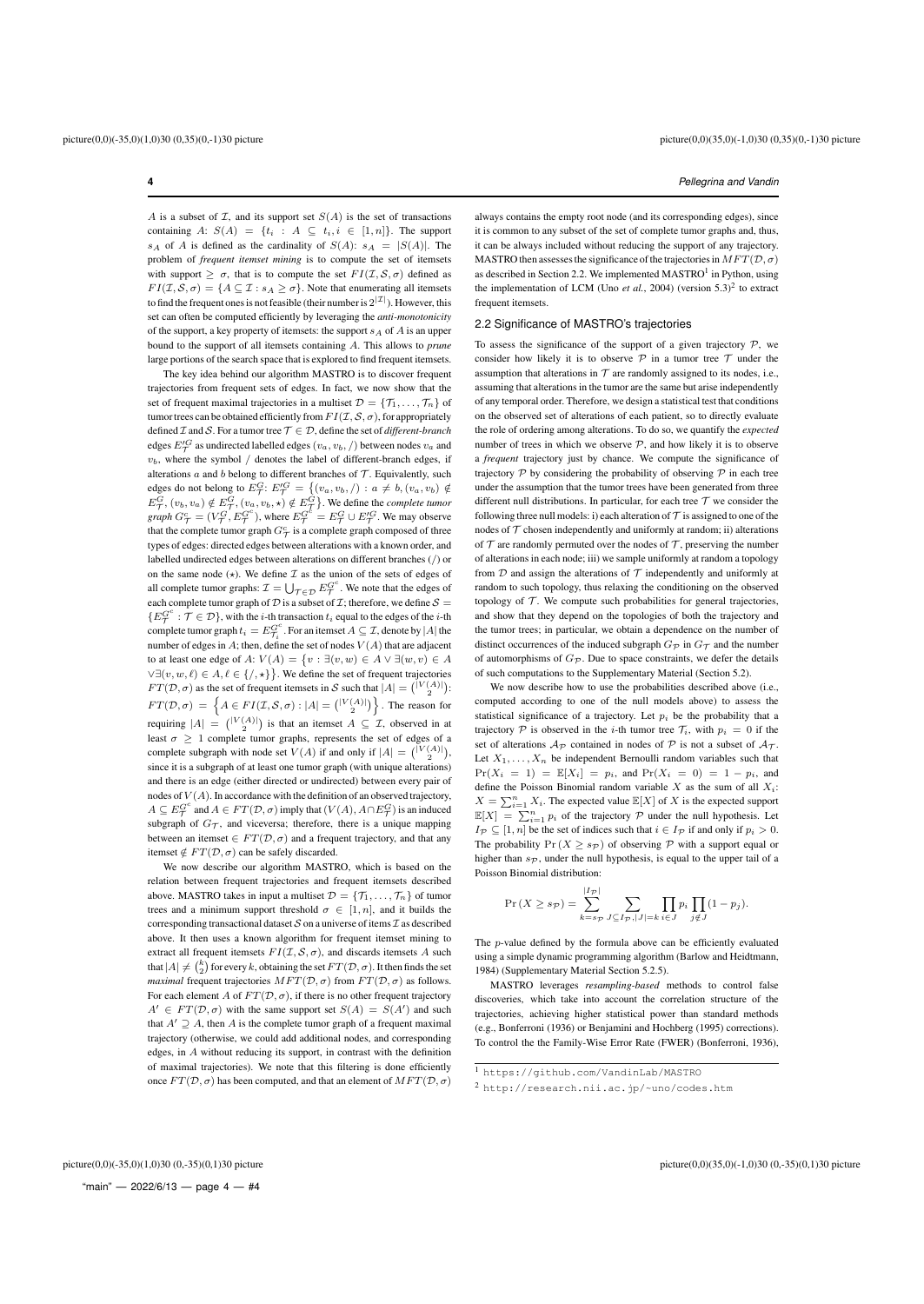that is the probability of reporting one or more false discoveries in output, we make use of the Westfall-Young (WY) permutation testing procedure (Westfall and Young, 1993). We also leverage a resamplingbased procedure (Storey and Tibshirani, 2003) to estimate the False Discovery Rate (FDR) (Benjamini and Hochberg, 1995), the expected fraction of false discoveries that are reported as significant. We provide all details on the procedures used by MASTRO to control false discoveries in the Supplementary Material (Section 5.3).

#### **3 Experiments**

This section describes our experimental evaluation of MASTRO using simulated data (Section 3.1) and cancer data (Section 3.2) from 123 acute myeloid leukemia (AML) patients and from 99 non-small-cell lung cancer (NSCLC) patients.

*Cancer data.* The AML data includes 543 somatic mutations in 31 cancer-associated genes obtained by single-cell sequencing data from 123 patients; in accordance with previous works, we grouped mutations at the gene level, and analyzed phylogenetic trees generated by SCITE (Jahn *et al.*, 2016). The NSCLC data is from multi-region whole-genome sequencing data first described in Jamal-Hanjani *et al.*(2017). We obtained the data from Caravagna *et al.* (2018), which reports SNVs and focal copy number alterations in 79 putative driver genes, and using the phylogenetic trees reconstructed by CITUP (Malikic *et al.*, 2015). We grouped SNV and gene deletions, but kept gene amplification as a distinct alteration type, in accordance with the analysis performed by CONETT (Hodzic *et al.*, 2020).

# 3.1 Results on simulated data

In the first simulation, we evaluate the statistical guarantees of MASTRO on false discoveries. We measured the empirical FWER incurred by MASTRO as the fraction of datasets, resampled under the null hypothesis (i.e., the order of all alterations is random, thus there is no significant trajectory in the trees), from which MASTRO reports at least one trajectory as significant (more details are in Supplementary Material Section 6.2.1). As expected, MASTRO reports significant trajectories in a fraction  $\leq \alpha$ of the trials, thus correctly controlling the FWER below  $\alpha$ . Furthermore, the estimated FWER is always very close to its nominal upper bound, showing that, by using the WY method, MASTRO does not overcorrect for multiple hypothesis testing but rather exploits existing correlations among trajectories. Moreover, using only  $10^3$  resampled datasets is typically sufficient to obtain accurate estimates. We performed an analogous evaluation of CONETT, in order to elucidate possible differences with our statistical test. We ran CONETT on the same resampled datasets, using analogous support threshold parameters of MASTRO (all details in Supplementary Material Section 6.2.1). Interestingly, we observed (Figure S3) that in all configurations CONETT reports large trees with low p-values (e.g., the majority below  $10^{-2}$ ), and that the sizes and pvalues computed from the original (non-resampled) data are very similar to the ones obtained in our resampled datasets. These results remark the differences in the statistical tests employed by the two methods: CONETT shuffles alterations across the patients, assigning higher importance to their co-occurence in a set of patients rather than to their ordering. At the same time, CONETT does not distinguish anti-edges with directed edges, potentially inferring long trajectories not explicitly observed in the data.

In the second simulation we evaluate the capability of MASTRO in finding significant trajectories implanted in the data, representing a known ground truth. We defer all details to the Supplementary Material (Section 6.2.2), in which we show that MASTRO is very effective and sensible in recalling the ground truth, even in situations in which the implanted trajectory is affected by noise or imperfect inference of the ordering of alterations.

#### 3.2 Results on cancer data

In this section we present the results of MASTRO on cancer data. For all cases, we find all frequent maximal trajectories with MASTRO observed in at least  $\sigma=2$  tumor trees, and evaluate the empirical estimate of the  $FDR$ of the top- $k$  most significant results for different values of  $k$  (Figure S7). We discard trajectories with only 1 alteration, since their  $p$ -value is 1 (there is no specified ordering between any pair of alterations). MASTRO is always very fast: it finds all trajectories and computes all p-values in at most 5 seconds for the first two statistical tests, and 30 seconds for the third test. MASTRO corrects for false discoveries using  $10^4$  resampled datasets in less than 2 hours (using multithreading over 64 cores). We also run CONETT on the same datasets, using analogous parameters to compare it with our method: we use the same minimum support thresholds (parameter  $e$  for inserting alterations in the tree and  $t$  to select its root) of MASTRO, equal to  $\sigma = 2$ , and use default values for other parameters. We only report the edges of the optimal tree found by CONETT in at least  $\sigma$  tumor trees. using the settings described above without imposing additional constraints on the root (e.g., by specifying additional seeds). CONETT needs 15 seconds to find the optimal conserved tree and estimate its p-value on the AML trees and  $\approx 4.5$  hours on the NSCLC trees. We describe below the results obtained when the significance is assessed using the first null model described in Section 2.2. A detailed description of the analyses and additional results are in the Supplementary Material (Section 6.3).

*Analysis of AML data.* On AML data MASTRO finds 138 maximal trajectories with  $\geq 2$  alterations observed in at least 2 tumor trees, with an estimated  $FDR = 0.2$  for the 40 most significant trajectories (Figure S7). Figure 3 shows a summary of the 40most significant trajectories (Figure S5 shows all trajectories) into 4 types observed in different subsets of the patients. An interesting observation is that the most *frequent* trajectories are not necessarily the most significant. In fact, the set of 40 most frequent trajectories only contains 23 of the most significant trajectories.

The first two summaries (Figure 3 (a) and (b)) are the two major tumor progression patterns found in AML patients (Schuringa and Bonifer, 2020), as observed independently by Morita *et al.* (2020) and Miles *et al.* (2020): a mutation in an epigenetic factor (DNMT3A, IDH1, or IDH2) precedes mutations in nucleophosmin molecular pathway (NPM1), which are then followed by alterations of signalling genes (KRAS, NRAS, FLT3). MASTRO observes the latter to be almost always found in different branches of the trajectory, confirming their known clonal exclusivity in AML tumors. The third trajectory (Figure 3 (c)) describes an alteration of TET2 as the initiating event, in accordance with a progression pattern described by Miles *et al.* (2020) and the observation that TET2 can occur as both an initiating and a secondary event (Schuringa and Bonifer, 2020).

In addition to the known progression patterns above, MASTRO highlights a fourth trajectory (Figure 3 (d)), characterized by a mutation in NPM1, and then by mutations in RAS, FLT3, and PTPN11, which are mutually exclusive at the clonal level. Differently from the first two trajectory types, we observed that in almost all patients in which such progression pattern is observed, the mutation in NPM1 is not preceded by any other mutation (i.e., NPM1 is the first alteration following the root/germline cells). While NPM1 is a relevant gene for AML (Juliusson *et al.*, 2020; Falini *et al.*, 2020; Zarka *et al.*, 2020), this alternative progression pattern was not previously reported, and may describe a different modality of evolution characterizing a subset of patients not hit by an early alteration of an epigenetic factor.

Overall, the significant trajectories found by MASTRO are complex trajectories with multiple branches, denoting both clonally exclusive and co-occuring alterations. The sets of exclusive alterations are in accordance with the pairs identified by GeneAccord (Kuipers *et al.*, 2021) (for example, RAS with FLT3, and with PTPN11); however, MASTRO does not restrict to the exclusivity of alterations pairs, but extends to sets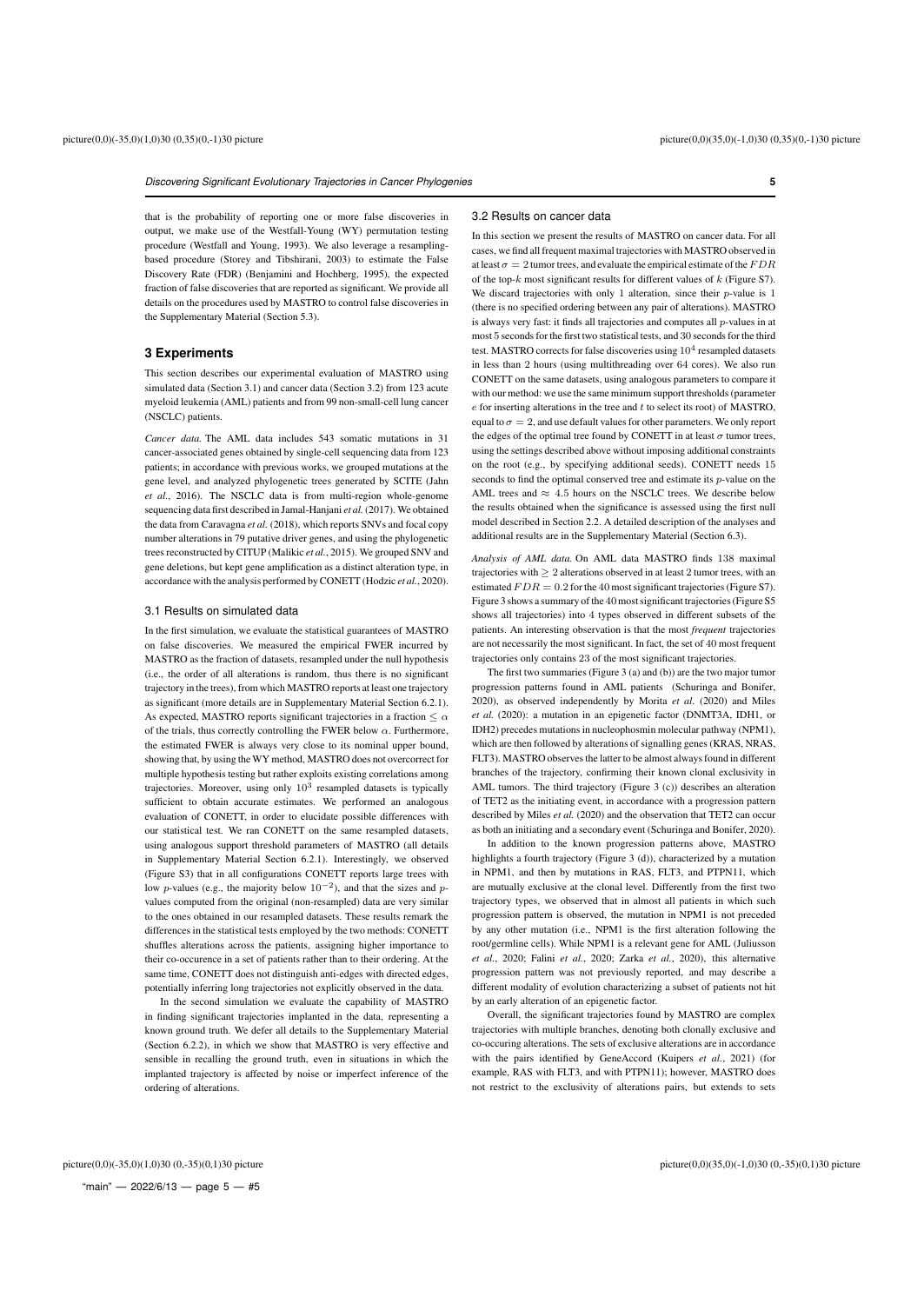**6** *Pellegrina and Vandin*



**Fig. 3.** Summary of the 40 most significant results of MASTRO on AML data (FDR ≈ 0.2) into 4 types observed in different subsets of patients. Each figure shows the composition of different trajectories found by MASTRO, highlighted with boxes of different colors. For each trajectory, we report its rank  $R$  (by increasing  $p$ -value), its support  $s$ , and its  $p$ -value  $p$  from the statistical test described in Supplementary Material Section 5.2.1.



**Fig. 4.** Summary of the 15 most significant results of MASTRO on NSCLC data (FDR ≈ 0.3). Annotations and color coding as in Figure 3.

of alterations of higher cardinality (for example, the green trajectory of Figure 3(d) describes 3 exclusive subclonal alterations).

We then compared the output of MASTRO with the optimal consensus tree found by CONETT from the AML data (Figure S8). CONETT optimal tree is rooted at TET2 and it contains some of the paths described by the third summary found by MASTRO (and of other trajectories not shown in the summary, see Figure S5). CONETT identifies a tree similar to only one of the progression trajectories found by MASTRO, while including linear trajectories observed in a smaller number of tumor trees: the most frequent one is observed 4 times, while all others have support 3 and 2. Moreover, 7 tumor trees support TET2→NPM1 while 3 support the longer TET2→DNMT3A→NPM1; MASTRO finds both, while CONETT only identifies the latter. This highlights the fact that CONETT is specifically designed to find a consensus tree composed of a collection of linear trajectories that maximize the total path length. Instead, MASTRO simultaneously identifies multiple significantly conserved trajectories observed in different subsets of the patients, providing a more complete description of the conserved evolutionary trajectories.

*Analysis of NSCLC data.* In NSCLC, the 15 most significant trajectories from MASTRO (Figure S10) have an estimated FDR  $\approx 0.3$ . Also in this case, we observed that the set of 15 most frequent trajectories contains only 6 of the 15 most significant trajectories. The trajectories are summarized in Figure 4. All trajectories are topologically simple, with 2 or 3 nodes in total and with multiple alterations within each node. This is not surprising, given the topologies of the input trees, which contain few nodes with many alterations with unknown ordering (Figure S1). As a consequence, the data do not contain a signal reliably supporting complex or long trajectories, since there are very few known orderings between alterations. This highlights the fact that bulk sequencing, even if from multi-regional

samples, may present intrinsic difficulties in reconstructing the temporal ordering of clonal alterations, compared to the much more informative phylogenetic trees that can be obtained from single-cell sequencing as shown by data from AML patients.

However, in some cases MASTRO is still capable of identifying interesting interaction patterns between alterations. In particular, the two summary trajectories in Figure 4(a) and (b) show that MASTRO identifies groups of alterations, with several genes (e.g., TP53, PIK3CA, CDKN2A, FGFR1, PTEN, CCND1, SOX2) known to be important in NSCLC (Jamal-Hanjani *et al.*, 2017; Jeong *et al.*, 2020), that are more frequently clonal, i.e., they occur more frequently together and in the highest nodes of the tree than expected by chance, in addition to trajectories involving alterations that are more subclonal than expected.

We compared the results of MASTRO with the optimal conserved tree computed by CONETT (Figure S12). CONETT tree is rooted at TP53, and contains several paths connecting various alterations. Almost all alterations belonging to the trajectories reported as significant by MASTRO (Figure 4) belong to the CONETT tree. However, we observe that the most frequent edges that are reported by CONETT are not actually conserved in the underlying tumor trees: this is because CONETT does not differentiate anti-edges (alterations without an ordering, in the same node of the tumor tree) and directed edges (alteration pairs with a known order, in different nodes of the tumor tree). For example, the most frequent edge reported by CONETT is TP53→SOX2(A) (where SOX2(A) denotes the amplification of SOX2), with 12 occurrences. We note that, in all the 12 tumor trees containing both TP53 and SOX2(A), such alterations are *always* found in the same node of the tree, therefore there is no evidence of the ordering of such alterations in the tumor trees. This uncertainty in the ordering is supported by the Cancer Cell Fraction (CCF) values of the alterations, which are very close to 1 (and almost always 1) for both alterations in all 12 tumor trees. For other pairs of alterations (Table S1), the alterations involved in the most frequent edges rarely are present in different nodes (e.g., in 1 case over 6 tumor trees), with limited evidence supporting any ordering.

# **4 Conclusion**

In this paper we introduced MASTRO a novel algorithm for the discovery of significant evolutionary trajectories in a set of phylogenetic tumor trees. MASTRO does not assume that the alterations in a trajectory arise *consecutively* in the tumors where they are observed, but only that the order of alterations is conserved. Our experimental analysis on simulated data shows that MASTRO properly controls for false discoveries while identifying conserved trajectories even of relatively low support. We showed MASTRO identifies significantly conserved trajectories in both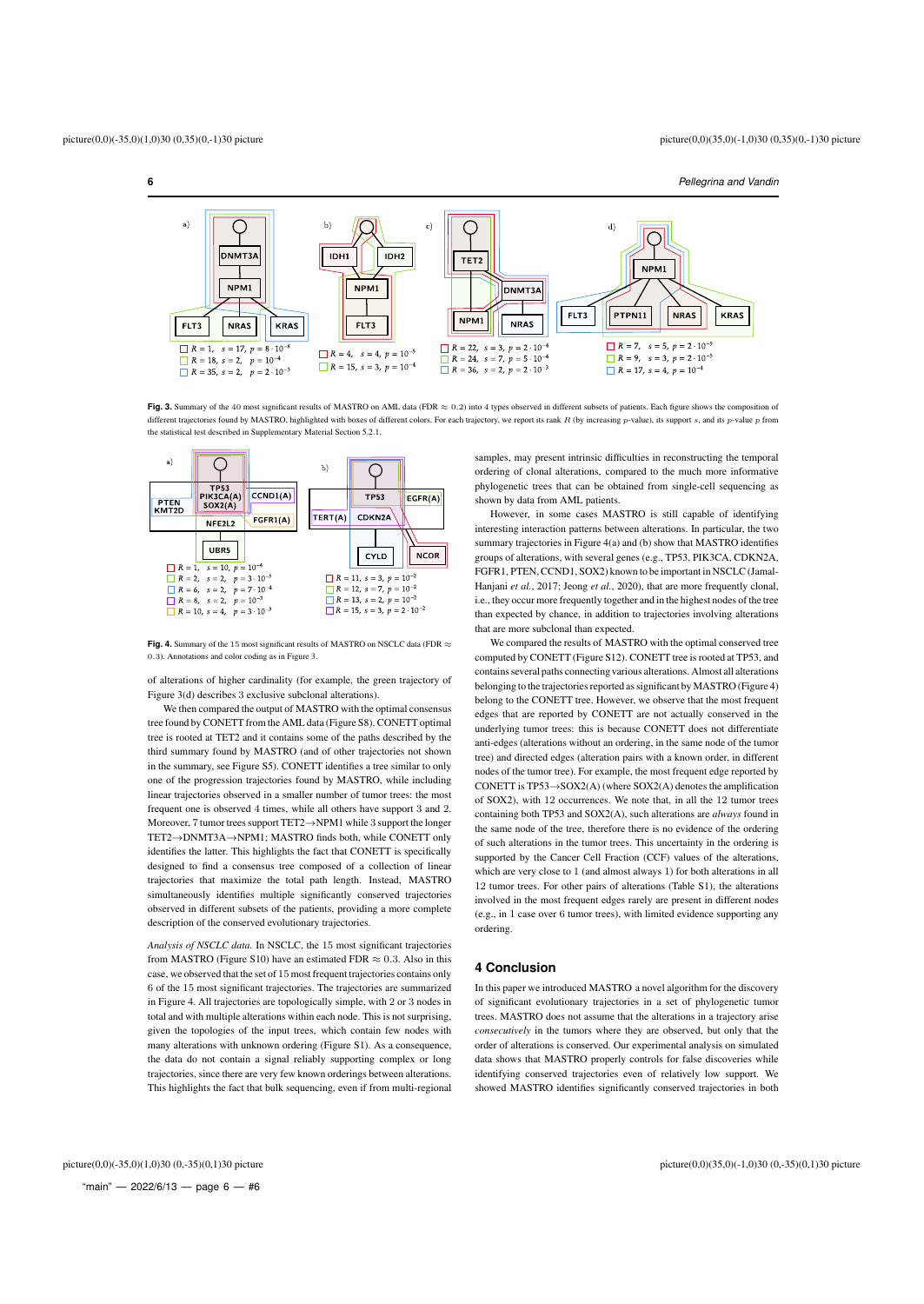multi-region whole-exome sequencing data from TRACERx non-smallcell lung cancer study (Jamal-Hanjani *et al.*, 2017) and in single-cell panel sequencing data from acute myeloid leukemia (Morita *et al.*, 2020). In both cases MASTRO identified a number of significant evolutionary trajectories recapitulating and extending the results reported in the original studies.

# **Funding**

This work is supported, in part, by the Italian Ministry of Education, University and Research (MIUR), under PRIN Project n. 20174LF3T8 "AHeAD" and the initiative "Departments of Excellence" (Law 232/2016), and by University of Padova under project "SID 2020: RATED-X".

#### **References**

- Barlow, R. E. and Heidtmann, K. D. (1984). Computing k-out-of-n system reliability. *IEEE Transactions on Reliability*, 33(4), 322–323.
- Benjamini, Y. and Hochberg, Y. (1995). Controlling the false discovery rate: a practical and powerful approach to multiple testing. *Journal of the Royal statistical society: series B (Methodological)*, 57(1), 289–300.
- Bonferroni, C. (1936). Teoria statistica delle classi e calcolo delle probabilita. *Pubb. Istituto Superiore di Scienze Economiche e Commericiali di Firenze*, 8, 3–62.
- Caravagna, G., Giarratano, Y., Ramazzotti, D., Tomlinson, I., Graham, T. A., Sanguinetti, G., and Sottoriva, A. (2018). Detecting repeated cancer evolution from multi-region tumor sequencing data. *Nature methods*, 15(9), 707–714.
- Christensen, S., Kim, J., Chia, N., Koyejo, O., and El-Kebir, M. (2020). Detecting evolutionary patterns of cancers using consensus trees. *Bioinformatics*, 36(Supplement\_2), i684–i691.
- Deshwar, A. G., Vembu, S., Yung, C. K., Jang, G. H., Stein, L., and Morris, Q. (2015). Phylowgs: reconstructing subclonal composition and evolution from whole-genome sequencing of tumors. *Genome biology*, 16(1), 1–20.
- Diaz-Uriarte, R. and Vasallo, C. (2019). Every which way? on predicting tumor evolution using cancer progression models. *PLoS comp. bio.*, 15(8), e1007246. Eaton, J., Wang, J., and Schwartz, R. (2018). Deconvolution and phylogeny inference
- of structural variations in tumor genomic samples. *Bioinformatics*, 34(13). El-Kebir, M., Oesper, L., Acheson-Field, H., and Raphael, B. J. (2015). Reconstruction of clonal trees and tumor composition from multi-sample sequencing data. *Bioinformatics*, 31(12), i62–i70.
- El-Kebir, M., Satas, G., Oesper, L., and Raphael, B. J. (2016). Inferring the mutational history of a tumor using multi-state perfect phylogeny mixtures. *Cell systems*, 3(1). Falini, B., Brunetti, L., Sportoletti, P., and Martelli, M. P. (2020). Npm1-mutated
- acute myeloid leukemia: from bench to bedside. *Blood*, 136(15), 1707–1721. Gerlinger, M., Rowan, A. J., Horswell, S., Larkin, J., Endesfelder, D., Gronroos, E., Martinez, P., Matthews, N., Stewart, A., Tarpey, P., *et al.* (2012). Intratumor
- heterogeneity and branched evolution revealed by multiregion sequencing. *N Engl j Med*, 366, 883–892. Govek, K., Sikes, C., and Oesper, L. (2018). A consensus approach to infer tumor
- evolutionary histories. In *Proceedings of the 2018 Acm international conference on bioinformatics, computational biology, and health informatics*, pages 63–72. Han, J., Cheng, H., Xin, D., and Yan, X. (2007). Frequent pattern mining: current
- status and future directions. *Data mining and knowledge discovery*, 15(1), 55–86. Hodzic, E., Shrestha, R., Zhu, K., Cheng, K., Collins, C. C., and Cenk Sahinalp, S. (2019). Combinatorial detection of conserved alteration patterns for identifying
- cancer subnetworks. *GigaScience*, 8(4), giz024. Hodzic, E., Shrestha, R., Malikic, S., Collins, C. C., Litchfield, K., Turajlic, S., and Sahinalp, S. C. (2020). Identification of conserved evolutionary trajectories in
- tumors. *Bioinformatics*, 36(Supplement\_1), i427–i435. Hosseini, S.-R., Diaz-Uriarte, R., Markowetz, F., and Beerenwinkel, N. (2019). Estimating the predictability of cancer evolution. *Bioinformatics*, 35(14).
- Jahn, K., Kuipers, J., and Beerenwinkel, N. (2016). Tree inference for single-cell data. *Genome biology*, 17(1), 1–17.
- Jamal-Hanjani, M., Wilson, G. A., McGranahan, N., Birkbak, N. J., Watkins, T. B., Veeriah, S., Shafi, S., Johnson, D. H., Mitter, R., Rosenthal, R., *et al.* (2017). Tracking the evolution of non–small-cell lung cancer. *New England Journal of Medicine*, 376(22), 2109–2121.
- Jeong, Y., Hellyer, J. A., Stehr, H., Hoang, N. T., Niu, X., Das, M., Padda, S. K., Ramchandran, K., Neal, J. W., Wakelee, H., *et al.* (2020). Role of keap1/nfe2l2 mutations in the chemotherapeutic response of patients with non–small cell lung cancer. *Clinical Cancer Research*, 26(1), 274–281.
- Juliusson, G., Jädersten, M., Deneberg, S., Lehmann, S., Möllgård, L., Wennström, L., Antunovic, P., Cammenga, J., Lorenz, F., Ölander, E., *et al.* (2020). The prognostic impact of flt3-itd and npm1 mutation in adult aml is age-dependent in the population-based setting. *Blood advances*, 4(6), 1094–1101.
- Kent, D. G. and Green, A. R. (2017). Order matters: the order of somatic mutations influences cancer evolution. *Cold Spring H. persp. in medicine*, 7(4), a027060.
- Khakabimamaghani, S., Malikic, S., Tang, J., Ding, D., Morin, R., Chindelevitch, L., and Ester, M. (2019). Collaborative intra-tumor heterogeneity detection. *Bioinformatics*, 35(14), i379–i388.
- Kuipers, J., Moore, A. L., Jahn, K., Schraml, P., Wang, F., Morita, K., Futreal, P. A., Takahashi, K., Beisel, C., Moch, H., *et al.* (2021). Statistical tests for intra-tumour clonal co-occurrence and exclusivity. *PLoS computational biology*, 17(12).
- Lawson, D. A., Kessenbrock, K., Davis, R. T., Pervolarakis, N., and Werb, Z. (2018). Tumour heterogeneity and metastasis at single-cell resolution. *Nat. cell biology*, 20(12), 1349–1360.
- Levine, A. J., Jenkins, N. A., and Copeland, N. G. (2019). The roles of initiating truncal mutations in human cancers: the order of mutations and tumor cell type matters. *Cancer cell*, 35(1), 10–15.
- Lipinski, K. A., Barber, L. J., Davies, M. N., Ashenden, M., Sottoriva, A., and Gerlinger, M. (2016). Cancer evolution and the limits of predictability in precision cancer medicine. *Trends in cancer*, 2(1), 49–63.
- Luo, X. G., Kuipers, J., and Beerenwinkel, N. (2021). Joint inference of repeated evolutionary trajectories and patterns of clonal exclusivity or co-occurrence from tumor mutation trees. *bioRxiv*.
- Malikic, S., McPherson, A. W., Donmez, N., and Sahinalp, C. S. (2015). Clonality inference in multiple tumor samples using phylogeny. *Bioinformatics*, 31(9).
- Malikic, S., Jahn, K., Kuipers, J., Sahinalp, S. C., and Beerenwinkel, N. (2019a). Integrative inference of subclonal tumour evolution from single-cell and bulk sequencing data. *Nature communications*, 10(1), 1–12.
- Malikic, S., Mehrabadi, F. R., Ciccolella, S., Rahman, M. K., Ricketts, C., Haghshenas, E., Seidman, D., Hach, F., Hajirasouliha, I., and Sahinalp, S. C. (2019b). Phiscs: a combinatorial approach for subperfect tumor phylogeny reconstruction via integrative use of single-cell and bulk sequencing data. Geno *research*, 29(11), 1860–1877.
- Marusyk, A., Janiszewska, M., and Polyak, K. (2020). Intratumor heterogeneity: the rosetta stone of therapy resistance. *Cancer cell*, 37(4), 471–484.
- Miles, L. A., Bowman, R. L., Merlinsky, T. R., Csete, I. S., Ooi, A. T., Durruthy-Durruthy, R., Bowman, M., Famulare, C., Patel, M. A., Mendez, P., *et al.* (2020). Single-cell mutation analysis of clonal evolution in myeloid malignancies. *Nature*, 587(7834), 477–482.
- Morita, K., Wang, F., Jahn, K., Hu, T., Tanaka, T., Sasaki, Y., Kuipers, J., Loghavi, S., Wang, S. A., Yan, Y., *et al.* (2020). Clonal evolution of acute myeloid leukemia revealed by high-throughput single-cell genomics. *Nature communications*, 11(1).
- Navin, N. E. (2014). Cancer genomics: one cell at a time. *Genome biology*, 15(8). Nowell, P. C. (1976). The clonal evolution of tumor cell populations: Acquired genetic lability permits stepwise selection of variant sublines and underlies tumor progression. *Science*, 194(4260), 23–28.
- Ortmann, C. A., Kent, D. G., Nangalia, J., Silber, Y., Wedge, D. C., Grinfeld, J., Baxter, E. J., Massie, C. E., Papaemmanuil, E., Menon, S., *et al.* (2015). Effect of mutation order on myeloproliferative neoplasms. *New England Journal of Medicine*, 372(7), 601–612.
- Popic, V., Salari, R., Hajirasouliha, I., Kashef-Haghighi, D., West, R. B., and Batzoglou, S. (2015). Fast and scalable inference of multi-sample cancer lineages. *Genome biology*, 16(1), 1–17.
- Ross, E. M. and Markowetz, F. (2016). Onconem: inferring tumor evolution from single-cell sequencing data. *Genome biology*, 17(1), 1–14.
- Schuringa, J. J. and Bonifer, C. (2020). Dissecting clonal heterogeneity in aml. *Cancer cell*, 38(6), 782–784.
- Schwartz, R. and Schäffer, A. A. (2017). The evolution of tumour phylogenetics: principles and practice. *Nature Reviews Genetics*, 18(4), 213–229.
- Storey, J. D. and Tibshirani, R. (2003). Statistical significance for genomewide studies. *Proceedings of the National Academy of Sciences*, 100(16), 9440–9445.
- Turajlic, S., Xu, H., Litchfield, K., Rowan, A., Chambers, T., Lopez, J. I., Nicol, D., O'Brien, T., Larkin, J., Horswell, S., *et al.* (2018). Tracking cancer evolution reveals constrained routes to metastases: Tracerx renal. *Cell*, 173(3), 581–594.
- Uno, T., Kiyomi, M., Arimura, H., *et al.* (2004). Lcm ver. 2: Efficient mining algorithms for frequent/closed/maximal itemsets. In *Fimi*, volume 126.
- Westfall, P. H. and Young, S. S. (1993). *Resampling-based multiple testing: Examples and methods for p-value adjustment*, volume 279. John Wiley & Sons.
- Yates, L. R., Gerstung, M., Knappskog, S., Desmedt, C., Gundem, G., Van Loo, P., Aas, T., Alexandrov, L. B., Larsimont, D., Davies, H., *et al.* (2015). Subclonal diversification of primary breast cancer revealed by multiregion sequencing. *Nature medicine*, 21(7), 751–759.
- Zaccaria, S., El-Kebir, M., Klau, G. W., and Raphael, B. J. (2018). Phylogenetic copy-number factorization of multiple tumor samples. *Journal of Comp Biology*, 25(7), 689–708.
- Zafar, H., Navin, N., Chen, K., and Nakhleh, L. (2019). Siclonefit: Bayesian inference of population structure, genotype, and phylogeny of tumor clones from single-cell genome sequencing data. *Genome research*, 29(11), 1847–1859.
- Zarka, J., Short, N. J., Kanagal-Shamanna, R., and Issa, G. C. (2020). Nucleophosmin 1 mutations in acute myeloid leukemia. *Genes*, 11(6), 649.

"main" — 2022/6/13 — page  $7 - #7$ 

picture(0,0)(-35,0)(1,0)30 (0,-35)(0,1)30 picture picture(0,0)(35,0)(-1,0)30 (0,-35)(0,1)30 picture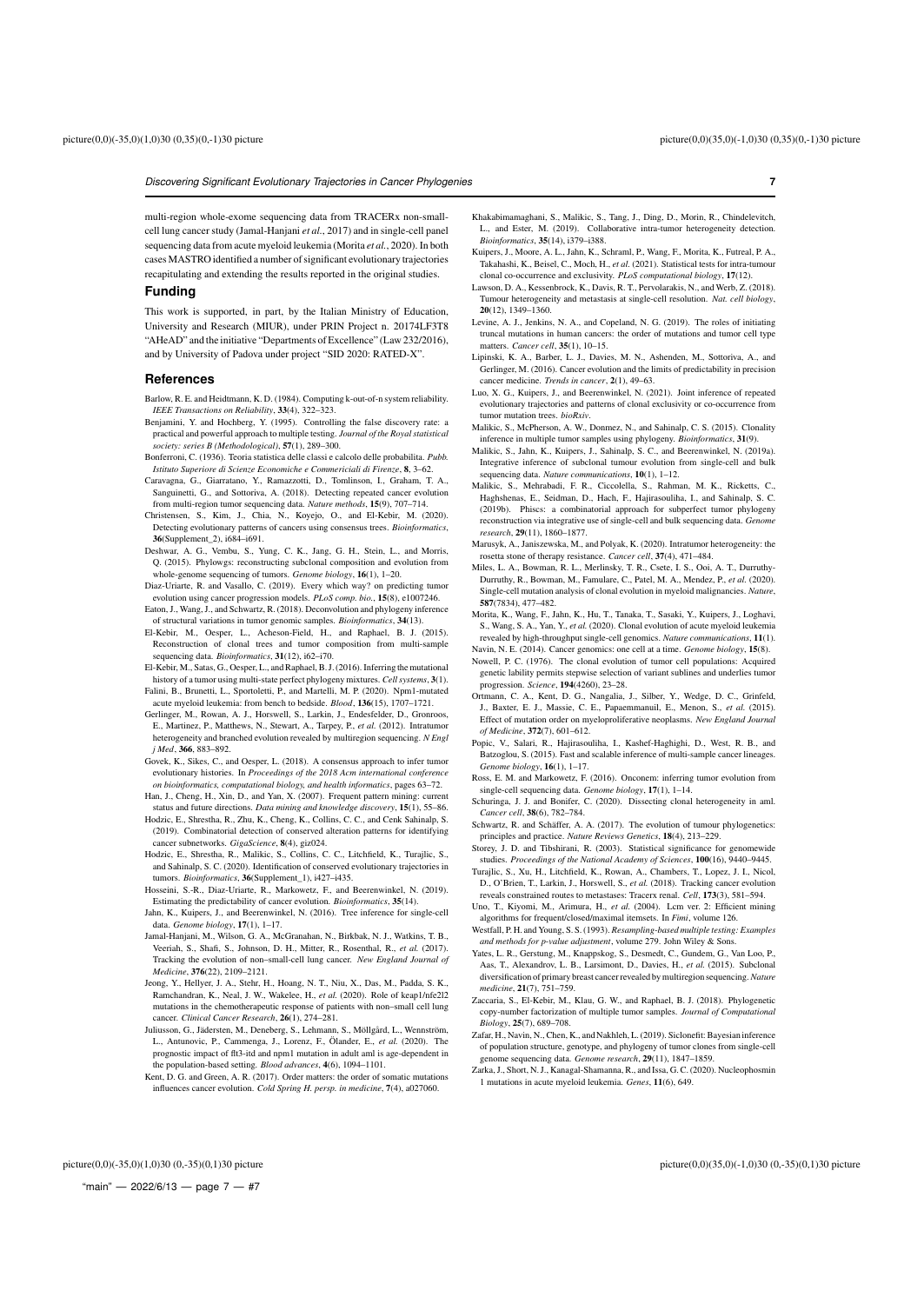# **5 Supplementary Material**

# 5.1 Proofs

In this section we prove Theorem 1, that implies the NP-Hardness of the MFT problem. We restrict to the particular case  $\sigma = n$  by defining the following simpler problem.

Definition 2. *(Maximal Trajectories (MT) problem) Instance: A multiset of*  $k > 1$  *tumor trees*  $\{T_1, \ldots, T_k\}$ . *Solution: All maximal trajectories observed in all tumor trees.*

#### Theorem 2. *The MT problem is NP-Hard.*

Proof. Our proof is based on a reduction of the MT problem to the problem of computing all maximal cliques from an undirected graph (the *all-clique problem*), which is NP-Hard (Koch, 2001); we define it as follows.

Definition 3. *(All-clique problem, (Koch, 2001)) Instance: An undirected graph*  $G = (V, E)$ *. Solution: All maximal complete subgraphs of* G*.*

Given an undirected graph  $G = (V, E)$  with  $V = \{1, \ldots, n\}$ , denote its complement  $G^c = (V, E^c)$  with edges  $(v, w) \in E^c$  if and only if  $(v, w) \notin E$ . Let  $E^c = \{e_1, \ldots, e_m\}$  with  $e_i = (a_i, b_i)$  and  $m = |E^c|$ ; define the set of  $m + 1$  tumor trees  $\{\mathcal{T}_0, \mathcal{T}_1, \ldots, \mathcal{T}_m\}$  such that:

• for each  $i, \mathcal{T}_i = (V \cup \{0\}, E_i);$ 

•  $E_0 = \{(0, j), j \in V\};$ 

•  $E_i = E_0 \setminus \{(0, b_i)\} \cup \{e_i\}.$ 

We now prove that a maximal trajectory  $\mathcal{P} = (V_{\mathcal{P}}, E_{\mathcal{P}})$  is observed in the  $m + 1$  trees  $\mathcal{T}_0, \mathcal{T}_1, \ldots, \mathcal{T}_m$  if and only if the subgraph induced by the set of nodes  $V_P \setminus \{0\}$  is a maximal clique of G.

Consider a clique  $M = \{i_1, i_2, \ldots, i_k\} \subseteq V$  of  $G =$  $(V, E)$ , and consider the maximal trajectory  $\mathcal{T}_M$  with edges  $\{(0, i_1), (0, i_2), \ldots, (0, i_k)\}\)$ . Note that  $\mathcal{T}_M$  is observed in  $\mathcal{T}_0$ . Now consider  $\mathcal{T}_j$  with  $j > 0$  and a vertex  $i_\ell \in M$ . Either  $(0, i_\ell)$  is observed in  $\mathcal{T}_i$ , or there is vertex v such that  $(0, v)$  and  $(v, i_\ell)$  are observed in  $\mathcal{T}_i$ . Note that by construction  $(v, i_\ell) \notin E$ , that is,  $(v, i_\ell)$  is not an edge of G, therefore  $v \notin M$ , which implies that  $\mathcal{T}_M$  is observed in  $T_j$ . Since  $\mathcal{T}_M$  is observed in  $\mathcal{T}_0$  and in  $\mathcal{T}_i$  for all  $j > 0$ ,  $\mathcal{T}_M$  is observed in all the  $m + 1$  trees  $\mathcal{T}_0, \mathcal{T}_1, \ldots, \mathcal{T}_m$ . Note that the maximality of M implies the maximality of  $\mathcal{T}_M$ .

Now consider a trajectory  $P = (V_P, E_P)$  observed in the  $m+1$  trees  $\mathcal{T}_0, \mathcal{T}_1, \ldots, \mathcal{T}_m$ . Note that since  $\mathcal P$  is observed in  $\mathcal{T}_0, E_{\mathcal P} = \{(0, i) :$  $i \in V_{\mathcal{P}}$ . Since  $\mathcal P$  is observed in  $\mathcal T_j$  for all  $j > 0$ , there is no pair  $i, j \in$  $V_P \setminus \{0\}$  such that  $(i, j) \in E^c$ , that is, there is no pair  $i, j \in V_P \setminus \{0\}$ such that  $(i, j) \notin E$ . Therefore, the set  $V_{\mathcal{P}} \setminus \{0\}$  is a clique of G. Note that the maximality of P implies the maximality of  $V_{\mathcal{P}} \setminus \{0\}.$  $\Box$ 

#### 5.2 Details on MASTRO's statistical tests

In this Section we give the details for the three statistical tests used by MASTRO to assess the statistical significance of the trajectories.

Let  $k = |V^G_{\mathcal{P}}| - 1$  be the number of alterations in  $G_{\mathcal{P}}$ , and  $t =$  $|V^G_\mathcal{T}|-1$  be the number of alterations in  $G_\mathcal{T}$  (both are equal to the number of nodes in the expanded tumor graph −1, ignoring the root empty node). Recall that a subgraph  $H = (V_H, E_H)$  is isomorphic to  $G_{\mathcal{P}}$  if there exists a bijection  $f: V_H \to V_P^G$  such that  $(v, w) \in E_H$  if and only if  $(f(v), f(w)) \in E^G_{\mathcal{P}}$ . In this case, we denote  $H \simeq G_{\mathcal{P}}$ . Let the count  $c(G_{\mathcal{P}}, G_{\mathcal{T}})$  of  $G_{\mathcal{P}}$  in  $G_{\mathcal{T}}$  be the number of subsets S of size  $|V_{\mathcal{P}}^G|$  of

the vertex set  $V^G_{\mathcal{T}}$  of  $G_{\mathcal{T}}$  whose induced subgraph  $G_{\mathcal{T}}[S]$  is isomorphic<sup>3</sup> to  $G_{\mathcal{P}}$ :

$$
c(G_{\mathcal{P}}, G_{\mathcal{T}}) = \left| \left\{ S \subseteq V_{\mathcal{T}}^G, G_{\mathcal{P}} \simeq G_{\mathcal{T}}[S] \right\} \right|.
$$

Additionally, define the number of automorphism  $a(G_{\mathcal{P}})$  of  $G_{\mathcal{P}}$  as the number of permutations  $\pi$  of the vertex set  $V_{\mathcal{P}}^G$ , such that every edge  $(a, b)$  belongs to  $E^G_{\mathcal{P}}$  if and only if  $(\pi(a), \pi(b)) \in E^G_{\mathcal{P}}$ ; in other words, a permutation  $\sigma$  defines a graph isomorphism from  $G_{\mathcal P}$  to itself. We have

$$
a(G_{\mathcal{P}}) = \left| \left\{ \pi : (a, b) \in E_{\mathcal{P}}^G \iff (\pi(a), \pi(b)) \in E_{\mathcal{P}}^G \right\} \right|.
$$

#### 5.2.1 Independent assignment model

We now formally describe the first null model to assess the significance of frequent trajectories. Let  $A_T$  be the set of alterations of A contained in the nodes of  $\mathcal T$ . We assume that alterations  $\mathcal A_{\mathcal T}$  are placed independently and uniformly at random in the nodes of  $T$  (ignoring the root of  $T$ ). Note that, in this setting, some nodes of  $T$  may be empty: we take into account the possibility that some of the orderings among alterations are not always preserved. More formally, define the set W of all trees isomorphic to  $\mathcal T$ such that, for each graph  $T = (V, E) \in W$ , it holds that each node  $v \in V$  (with v different from the root of  $\mathcal{T}$ ) contains a disjoint subset of  $A_{\mathcal{T}}$ , and whose union corresponds to  $A_{\mathcal{T}}$ : it holds  $\{a \in v\} \cap \{a \in$  $w\} = \emptyset, \forall v, w \in V, v \neq w$ , and  $\bigcup_{v \in V} \{a \in v\} = \mathcal{A}_{\mathcal{T}}$ . We define the probability distribution  $\mu^I_{\mathcal{T}}$  as the uniform distribution  $U(W)$  on the set W. The probability that  $P \in \mathcal{T}$ , assuming that  $\mathcal T$  is a sample from  $\mu^I_{\mathcal T}$ , is

$$
\Pr_{\mathcal{T} \sim \mu_{\mathcal{T}}^{I}} (\mathcal{P} \in \mathcal{T}) = \frac{c(G_{\mathcal{P}}, G_{\mathcal{T}}) a(G_{\mathcal{P}})}{t^{k}}.
$$

Note that the computation of the probability above requires to compute the number  $c(G_{\mathcal{P}}, G_{\mathcal{T}})$  of subgraph isomorphisms, and the number of automorphisms  $a(G_{\mathcal{P}})$ . The subgraph isomorphism problem is computationally difficult in the worst case, and in MASTRO we use the efficient implementation of the vf2 algorithm (Cordella *et al.*, 2001) provided by  $\texttt{networkx}^4$  to compute  $c(G_\mathcal{P}, G_\mathcal{T}).$  The computation of  $a(G_{\mathcal{P}})$  is done by exhaustive enumeration of the permutations of the vertices of  $G_{\mathcal{P}}$ , which has been efficient in all our experiments.

# 5.2.2 Probabilities of simple trajectories

While the computations introduced in the previous section hold for general trajectories, we describe simplified expressions for some simpler cases.

Let a trajectory  $P$  composed of edges  $E_P = \{(r, a), (a, b)\}\$ , where r is the root node and  $a, b \in A$ . The expanded tumor graph  $G_{\mathcal{P}}$  of  $\mathcal{P}$ contains the edges  $E^G_{\mathcal{P}} = \{(r, a), (r, b), (a, b)\}\.$  It is simple to verify that the number of automorphisms  $a(G_{\mathcal{P}})$  of  $\mathcal P$  is 1, since there is only one permutation of the vertex labels that retains the same set of edges (the identity). Furthermore, we observe that, for any tumor graph  $G_{\tau}$  with  $E_{\mathcal{T}}^G \supseteq E_{\mathcal{P}}^G$ , the number of isomorphic induced subgraphs  $c(G_{\mathcal{P}}, G_{\mathcal{T}})$ is simply given by the number of edges  $(v, w) \in E^G_{\mathcal{P}}$  such that  $r \notin v$ , which is  $|E^G_\mathcal{T}| - t$ , where  $t = |V^G_\mathcal{T}| - 1$ . Therefore, the probability of trajectories with the same topology of  $P$  is  $(|E^G_T| - t)/t^2$ .

We now consider a trajectory  $P$  composed of edges  $E_P$  =  $\{(r, a), (r, b)\}\;$  in this example, alterations a and b belong to different lineages and therefore show a potential pattern of clonal exclusivity. For this case, we observe that  $a(G_{\mathcal{P}}) = 2$ , since the permutation  $\sigma(r) = r$ ,  $\sigma(a) = b$ , and  $\sigma(b) = a$  yields an isomorphic graph (in addition to the

"main" — 2022/6/13 — page  $8 - #8$ 

<sup>&</sup>lt;sup>3</sup> Note that labelled undirected edges in both  $E^G_\mathcal{T}$  or  $E^G_\mathcal{P}$  can be replaced by two directed edges of opposite direction when checking for subgraph isomorphism.

<sup>4</sup> https://networkx.org/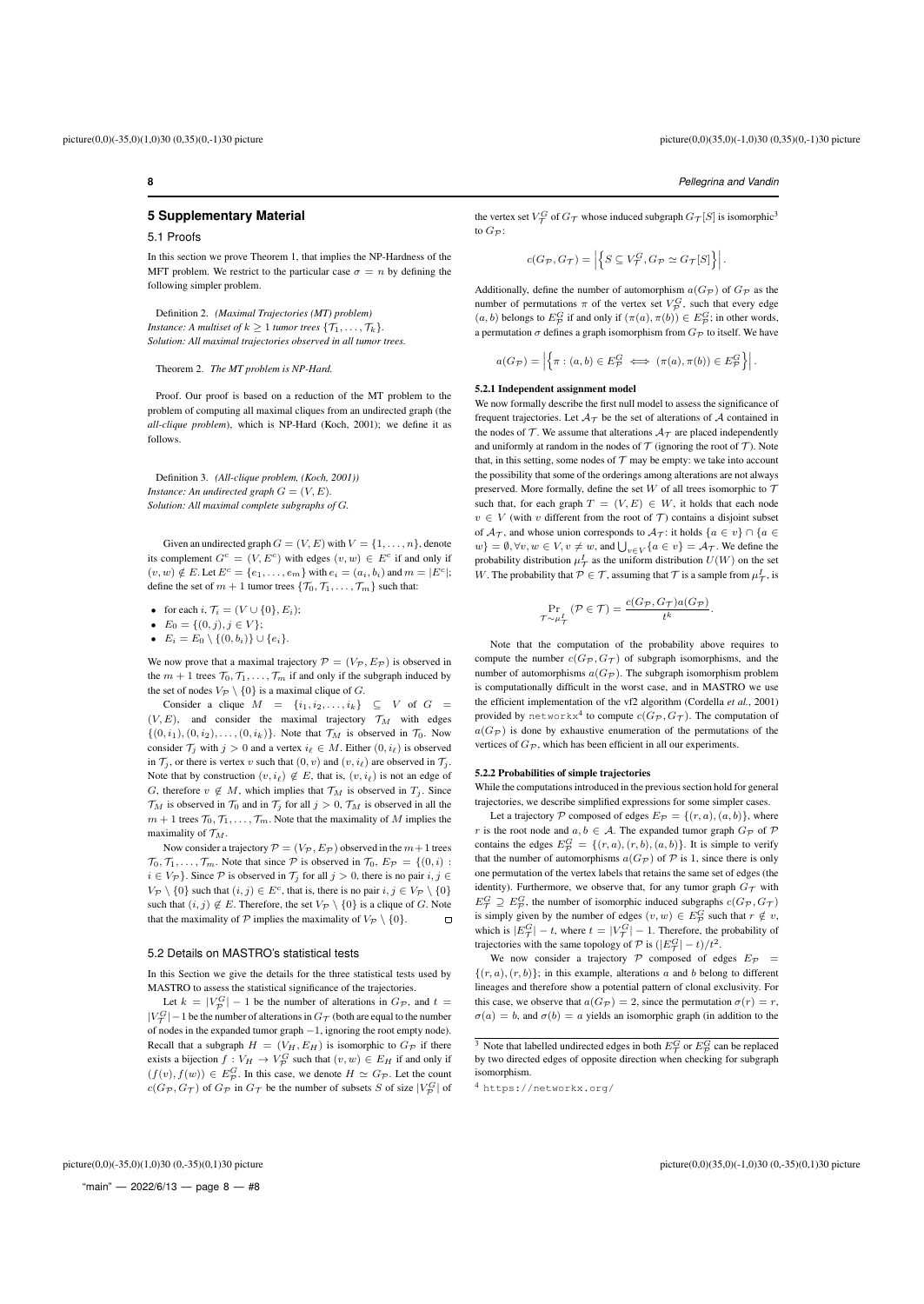.

*Discovering Significant Evolutionary Trajectories in Cancer Phylogenies* **9**

identity). The number of isomorphic induced subgraphs  $c(G_{\mathcal{P}}, G_{\mathcal{T}})$  in  $G_{\mathcal{T}}$ , for any tree  $\mathcal{T}$ , is equal to the number of (non-ordered) pairs  $(v, w)$ such that  $v, w \in V^G_\mathcal{T}$  and v is not an ancestor of w, and viceversa, a quantity very easy to compute.

#### 5.2.3 Permutation assignment

We now introduce the second null model used by MASTRO. For this statistical test, we randomly permute alterations, keeping the topology of the tree and the number of alterations in each node fixed. First, we define the set  $W$  as in Section 5.2.1, but we additionally require that the number of alterations in a node of  $T \in W$  is equal to the number of alterations in the same node of  $\mathcal T$ . Equivalently, the expanded tumor graph  $G_T$  of T has the same topology of the expanded tumor graph  $G_{\tau}$  of T, but the alterations are randomly permuted. We define the probability distribution  $\mu_P$  as the uniform distribution  $U(W)$  on the set W. We obtain that the probability of observing  $\mathcal P$  in  $\mathcal T$ , assuming that  $\mathcal T$  is a sample from  $\mu_{P}$ , is

$$
\Pr_{\mathcal{T} \sim \mu_P} (\mathcal{P} \in \mathcal{T}) = \frac{c(G_{\mathcal{P}}, G_{\mathcal{T}}) a(G_{\mathcal{P}})(t-k)!}{t!}.
$$

#### 5.2.4 Independent assignment in random topology

In this third test, we assume that the topology of each tree  $\mathcal T$  is not fixed, but sampled uniformly at random from the set of topologies of all tumor trees. This allows to take into account alternative topologies that are in accordance with the ones observed in the cohort. For a given topology, alterations are uniformly and independently assigned as described in Section 5.2.1. Combining these two sampling steps, we denote the probability distribution  $\mu_T$ . It follows that the probability of observing a trajectory  $P$  within a tree  $T$  is

$$
\Pr_{\mathcal{T} \sim \mu_T} (\mathcal{P} \in \mathcal{T}) = \frac{1}{n} \sum_{i=1}^n \frac{c(G_{\mathcal{P}}, G_{\mathcal{T}_i}) a(G_{\mathcal{P}})}{\left( \left| V_{\mathcal{T}_i}^G \right| - 1 \right)^k}.
$$

# 5.2.5 Computation of the p-value

In this section we give the details on how to compute the p-value defined in Section 2.2. First, note that by defining the quantities  $Y_k^j$  as the probabilities  $Y_k^j = \Pr\left(\sum_{i=1}^j X_i = k\right)$ , the *p*-value can be formulated as the sum  $\sum_{k=s_{\mathcal{P}}}^{n} Y_k^n$ . Therefore, the key idea to compute  $Y_k^n$  for all values of  $k$  is to use a dynamic programming approach, exploiting the property

$$
Y_k^j = Y_k^{j-1}(1-p_j) + Y_{k-1}^{j-1}p_j,
$$

and by observing that  $Y_1^1 = p_1$ , that  $Y_0^j = \prod_{i=1}^j (1 - p_i)$ , and that for computing  $Y_k^j$  for all values of  $k \in [0, j]$  and for a given  $j \in [2, n]$ , it is only needed to keep in memory the values of  $Y_{k'}^{j-1}$  for all  $k' \in [0, j-1]$ .

# 5.3 Details on Resampling Procedures to control False Discoveries

In this section we present the procedures we employ in MASTRO to provide guarantees on false discoveries by correcting for multiple hypothesis testing. In Section 5.3.1 we describe the Westfall-Young (WY) permutation testing procedure (Westfall and Young, 1993), which allows to control the Family-Wise Error Rate (FWER) (Bonferroni, 1936), that is the probability of reporting one or more false discoveries in output. In Section 5.3.2 we describe a resampling-based procedure to estimate the False Discovery Rate (FDR) (Benjamini and Hochberg, 1995), the expected fraction of false discoveries that are reported as significant.

Let  $\mathcal{D}^i$  be the *i*-th resampled dataset according to one of the statistical null distributions introduced in Section 2.2. In particular, considering the null model described in Section 5.2.1, each  $\mathcal{D}^i = \{\mathcal{T}_1^i, \dots, \mathcal{T}_n^i\}$ 

is obtained by sampling each  $\mathcal{T}_j^i$  from  $\mu^I_{\mathcal{T}}$ , i.e., assigning the alterations observed in  $\mathcal{T}_i$  to the nodes of  $\mathcal{T}_i$  independently and uniformly at random. Define  $p^i_{\mathcal{P}}$  as the *p*-value of the trajectory  $\mathcal P$  computed from  $\mathcal{D}^i$ , and  $p_{\mathcal{P}}$ as the p-value from D.

#### 5.3.1 Bounding the FWER

Let  $FWER(\delta)$  be the FWER when using the significance threshold  $\delta$  to report significant results (i.e., the set of trajectories with  $p$ -value  $\leq \delta$ ).  $FWER(\delta)$  can be empirically estimated by  $FWER(\delta)$  as the fraction of minimum *p*-values  $p_{\mathcal{P}}^i$  that are  $\leq \delta$ :

$$
FWER(\delta) = \frac{1}{m}\sum_{i=1}^{m}\mathbb{I}\left[\min_{\mathcal{P}\in MFT(\mathcal{D},\sigma)}\{p_{\mathcal{P}}^{i}\} \leq \delta\right]
$$

To upper bound  $FWER(\delta)$  below  $\alpha$  while maximizing the set of reported results, the WY permutation testing procedure identifies the maximum  $\delta$ such that  $FWER(\delta) \le \alpha$  (Westfall and Young, 1993), that is to identify  $\hat{\delta} = \max{\delta : F\check{W}ER(\delta) \leq \alpha}$ . The WY permutation testing method is often very powerful (and asymptotically optimal (Meinshausen *et al.*, 2011)), as we will show in our experimental evaluation.

# 5.3.2 Empirical estimator of the FDR

In some cases controlling the FWER can be too restrictive; in many situations, in particular in exploratory analyses, one may tolerate to report a bounded *fraction* of false discoveries if the overall number of discoveries can be significantly increased, achieving more powerful statistical procedures. In this section we describe the procedure used by MASTRO to compute an estimate  $\angle FDR(\delta)$  of the  $FDR(\delta)$ , that is the expected fraction of false discoveries reported using the significance threshold  $\delta$ .

Our approach is based on the procedure proposed by Storey and Tibshirani (2001, 2003), which yields a conservative estimate of the  $FDR$ under arbitrary dependance between the tested hypotheses. To obtain a more efficiently computable estimate, we simplify the procedure of Storey and Tibshirani (2001) by not estimating the proportion of true (null) hypotheses among the tested hypotheses. We instead use the upper bound 1 for such value instead, obtaining a slightly more conservative but much simpler procedure. In this way,  $\angle FDR(\delta)$  is defined as the average number of trajectories with p-value  $\leq \delta$  computed on the resampled datasets  $\{\mathcal{D}^i\}$ divided by the number of trajectories on  $\mathcal D$  with  $p$ -value  $\leq \delta$ :

$$
F\tilde{D}R(\delta) = \frac{1}{m} \sum_{i=1}^{m} \frac{\left| \left\{ \mathcal{P} \in MFT(\mathcal{D}, \sigma) : p_{\mathcal{P}}^{i} \le \delta \right\} \right|}{\max \left\{ \left| \left\{ \mathcal{P} \in MFT(\mathcal{D}, \sigma) : p_{\mathcal{P}} \le \delta \right\} \right|, 1 \right\}}.
$$

# **6 Additional experimental results**

In this section we present in more details our experimental evaluation of MASTRO using both simulated and cancer data. In Section 3.1 we present a set of simulations with two goals: the first is to experimentally show that MASTRO controls false discoveries (Section 6.2.1); the second is to assess the effectives of MASTRO in discovering a known trajectory implanted on the data (Section 6.2.2). In Section 3.2 we use MASTRO to analyze data from 123 acute myeloid leukemia (AML) patients and from 99 non-small-cell lung cancer (NSCLC) patients.

#### 6.1 Cancer data

The AML data includes 543 somatic mutations in 31 cancer-associated genes obtained by single-cell sequencing data from 123 patients; in accordance with previous works, we grouped mutations at the gene level, and analyzed phylogenetic trees generated by SCITE (Jahn *et al.*, 2016).

"main" — 2022/6/13 — page  $9 - #9$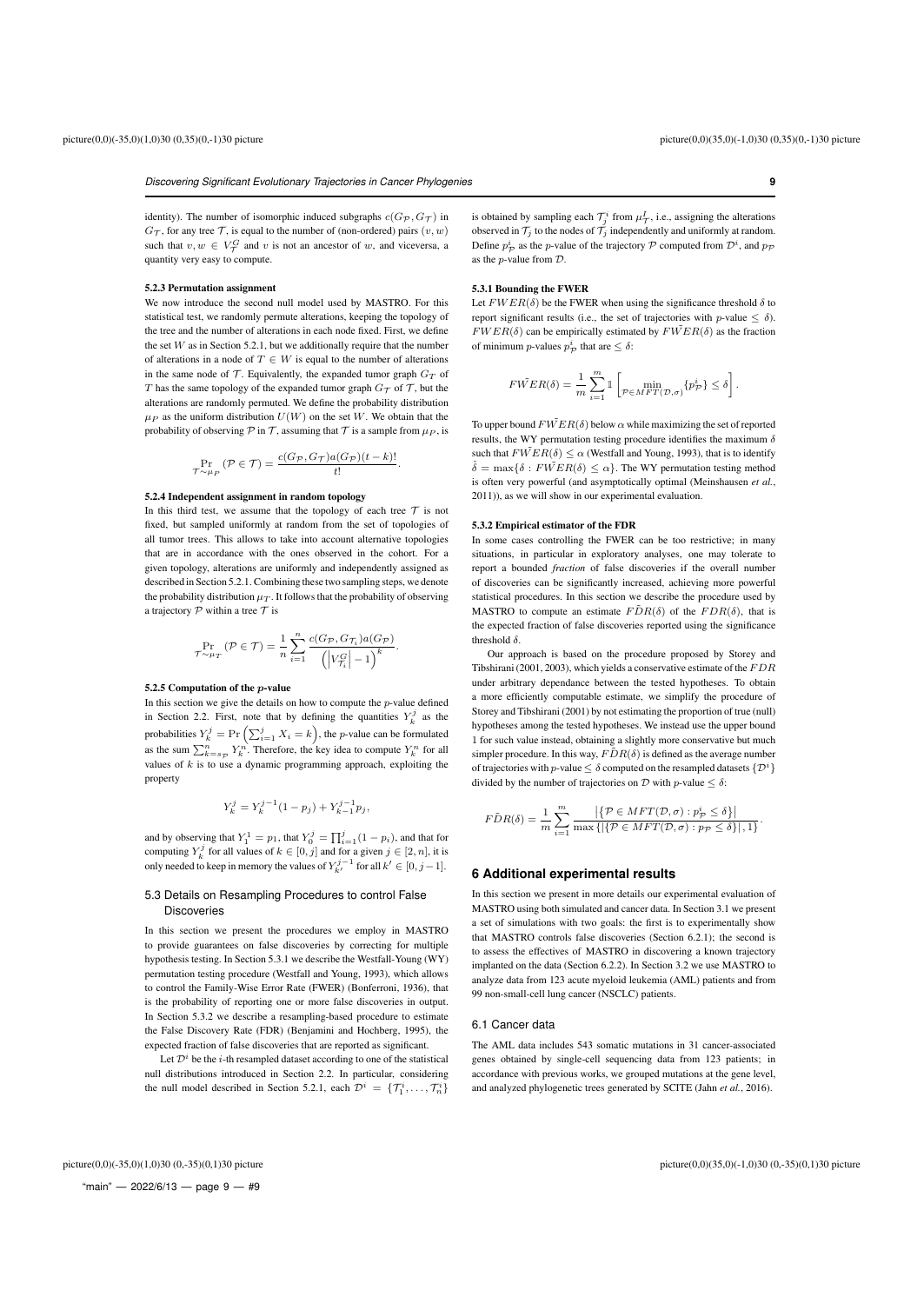# **10** *Pellegrina and Vandin*



**Fig. S1.** Distribution of number of nodes in AML (left) and NSCLC (right) tumor trees. The average is annotated in the title.

We obtained the NSCLC multi-region whole-genome sequencing data first described in Jamal-Hanjani *et al.* (2017). In particular, we obtained the data from (Caravagna *et al.*, 2018), which reports SNVs and focal copy number alterations in 79 putative driver genes, and using the phylogenetic reconstructed by CITUP (Malikic *et al.*, 2015) trees. In accordance with the analysis performed by CONETT (Hodzic *et al.*, 2020), we grouped SNV and gene deletion alterations, but kept gene amplification as a distinct alteration type.

Figure S1 shows the distribution of the number of nodes in the trees of both datasets. While in AML the majority of the trees have > 3 nodes with an average of 3.42 nodes per tree, in NSCLC the trees are composed of at most 5 of nodes (including the germline root) with an average of 2.7 nodes per tree. This is due to most alterations being observed with very high abundance, and therefore not reliably ordered, in NSCLC.

#### 6.2 Results on simulated data

#### 6.2.1 Robustness on spurious discoveries

In this first set of experiments, we aim to evaluate the statistical guarantees of MASTRO on reporting false discoveries. To do so, we generated  $m$  resampled datasets as described in Section 5.3.1 and computed the corrected significance threshold  $\hat{\delta}$  with the WY method (Section 5.3.1), bounding the FWER below  $\alpha$  of frequent maximal trajectories with  $\sigma = 2$ . We considered  $\alpha \in \{0.01, 0.05, 0.1\}$  and varied  $m \in [10^3, 10^4]$ . Note that, since the ordering of all mutations is random, no trajectory should be flagged as significant from such resampled datasets, that is, every reported trajectory is a false discovery. Therefore, we estimated the empirical FWER using an independent set of  $10^4$  resampled datasets as the fraction of datasets with at least one trajectory with *p*-value  $\leq \hat{\delta}$ . We repeat this estimate  $10^3$  times, and report in Figure S2 averages and standard deviations. As expected, MASTRO reports significant trajectories in a fraction  $\leq \alpha$  of the trials, thus correctly controlling the FWER. Furthermore, the estimated FWER is always very close to its nominal upper bound  $\alpha$ , showing that, by using the WY method, MASTRO does not overcorrect for multiple hypothesis testing but rather exploits existing correlations among trajectories. We observed that, while we use  $m = 10^4$ for all our experiments on real data, using a number  $m$  of resamples in the order of  $10^3$  is typically enough to accurately control the FWER at the levels we considered. Note that we do not show results on the approximation quality of the FDR since, in this setting, all hypothesis are true nulls hypothesis. Therefore, controlling the FWER implies a control of the FDR and viceversa (since controlling the FDR implies a weak control of the FWER), so we would obtain analogous results.

We performed an analogous evaluation of CONETT, in order to elucidate possible differences with our statistical test. In fact, as stated in Section 1, the permutation test employed by CONETT does not preserve the set of alterations in each tumor, differently from our approach. We considered  $10^4$  random resampled dataset of AML and NSCLC datasets. We ran CONETT on such datasets, fixing the minimum support of the



Fig. S2. Empirical FWER for MASTRO as function of the number  $m$  of random permutations (x axis), with  $m \in [10^3, 10^4]$  and target FWER  $\alpha \in \{0.01, 0.05, 0.1\}$ (lines shown in different colors). In a single trial, the FWER is estimated as the fraction of an independent set of  $10^4$  resampled datasets in which at least one significant result is found. For each m and  $\alpha$  we show the average and standard deviation, computed over  $10^{3}$ independent trials.



**Fig. S3.** Comparison of the sizes and empirical p-values of the optimal solutions of CONETT on original and randomly permuted datasets.

alterations to use in the root (its parameter  $t$ ) to 10 (analogous to the values used in (Hodzic *et al.*, 2020); we observed similar results with other values of t), and considered different values of the minimum alteration frequencies  $e$  (alterations with support  $\lt e$  are not inserted in the tree). Note that we considered only values of  $e \geq 3$ , since CONETT needs  $\approx$  4.5 hours to solve its ILP formulation for finding the optimal tree on the NSCLC tumor trees for  $e = 2$ : it is not possible to run it on  $10^4$ resampled datasets in reasonable time. For each resampled dataset we computed the number of nodes of the reported optimal tree and the pvalue computed by CONETT (using  $10^4$  iterations). Figures S3 shows the distribution of the size and p-value of the tree reported by CONETT for different values of e. We note that in all configurations CONETT reports a tree with p-value below  $10^{-2}$  in most resampled datasets. Figures S3 also shows the comparison with the trees obtained on the original data (in red), whose sizes and p-values are very similar to the ones obtained in our resampled datasets. As discussed previously, these results are mostly due to the permutation strategy employed by CONETT, which shuffles alterations across the patients, assigning higher importance to their co-occurence in a set of patients rather than to their ordering. At the same time, CONETT does not distinguish anti-edges with directed edges, potentially inferring long trajectories not explicitly observed in the data. This is particularly relevant for the NSCLC data, in which there is a lower number of nodes per tree and a higher number of alterations in the same node.

"main"  $-$  2022/6/13  $-$  page 10  $-$  #10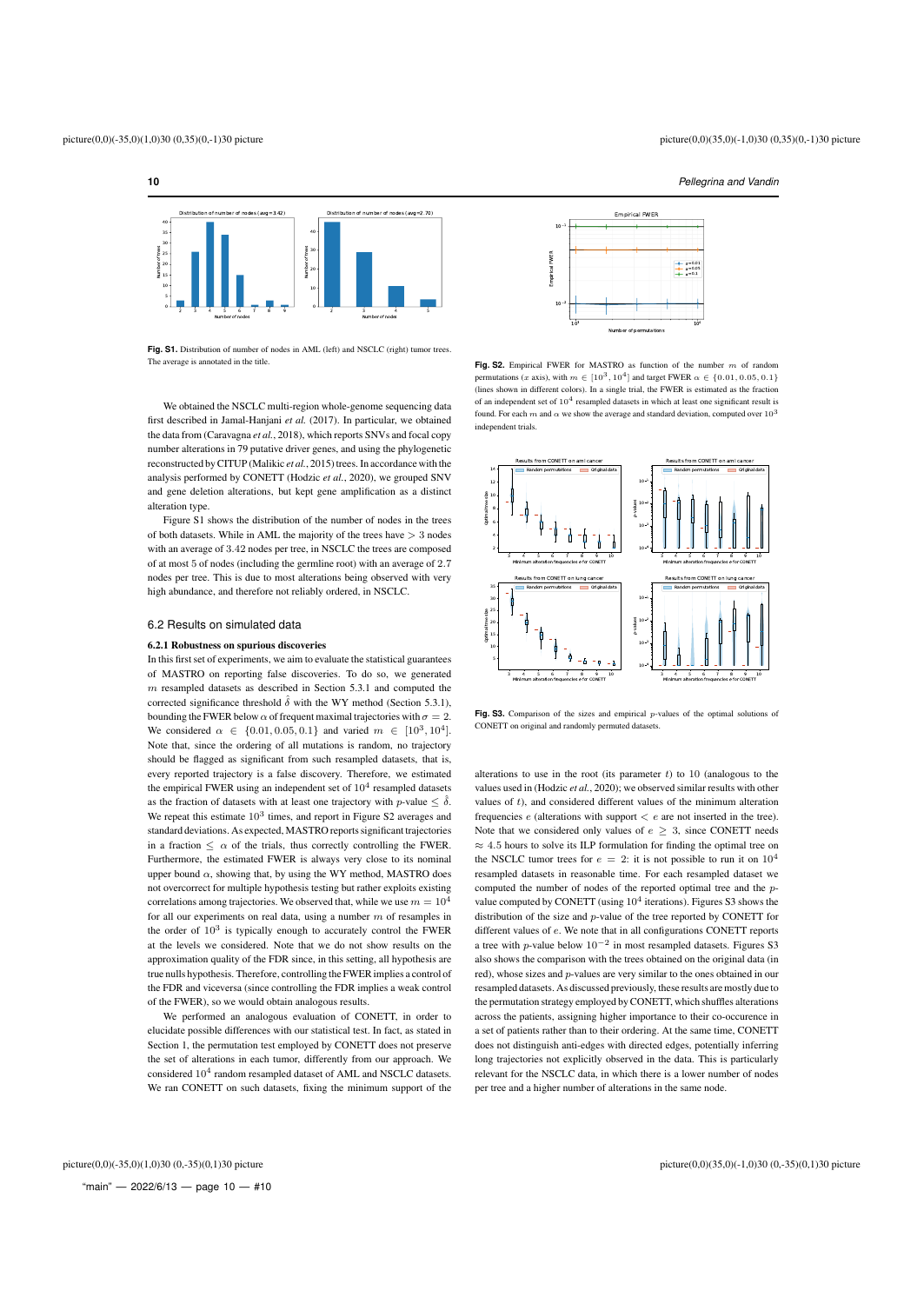# 6.2.2 Recovery of ground truth

In this section we describe our evaluation of the capability of MASTRO in finding significant trajectories implanted in the data, representing a known ground truth. We generated  $10^4$  pseudo-random datasets using the AML data as follows: for a given trajectory  $P$  (composed of unique alterations not present in the original data), a fixed value  $N > 1$ , and parameter  $f \in [0, 1]$ , we implanted  $\mathcal P$  in N patients, chosen uniformly at random from the set of patients with at least one subgraph isomorphic to  $P$  (i.e., in which it is possible to observe  $P$ ). However, we implant  $P$  perfectly, i.e., preserving the ordering among its alterations as in  $\mathcal{P}$ , only in  $fN$  of them: in the remaining  $(1 - f)N$  cases, we insert the alterations of  $P$  randomly. This allows to evaluate the statistical power of MASTRO in cases where the trajectory is not always perfectly observed in the data, for example when stochastic interferences, noise, or upstream errors in phylogenetic reconstruction affect some occurrences of the trajectories. We repeat this process for 4 trajectories with different number of nodes and topologies (shows at the top of Figure S4), and for every combination of N, f, and  $\mathcal P$ we generated  $10^3$  datasets. Figure S4 shows the fraction of trials in which MASTRO reports the trajectory as significant with FWER at most 0.05. We can clearly see that, in most cases, a relatively small percentage  $f$  of occurrences is sufficient to report the trajectories, with a dependence on N. Naturally, a trajectory observed more frequently has higher potential to reach statistical significance, while an extremely rare trajectory may not. Interestingly, we observe that the topology of the trajectory has a sensible impact on the recall; a simpler topology may arise more easily just by chance, therefore needs to be observed more frequently; on the other hand, it is much less likely to observe more complex trajectories from random assignments of the alterations, therefore can be reported with high confidence from lower evidence. Furthermore, MASTRO achieves high statistical power while controlling the (quite restrictive) FWER. We may expect to retrieve significant trajectories with even higher power when controlling the more flexible FDR. Overall, these observations highlight the effectiveness of MASTRO in identifying significant trajectories from cancer phylogenies with characteristics similar to the ones obtained from current cancer datasets.

# 6.3 Results on cancer data

In this section we present the trajectories found by MASTRO on two collections of tumor trees computed from cancer data. As previously described, we find all frequent maximal trajectories with MASTRO that contains at least 2 alterations and are observed in at least  $\sigma = 2$  tumor trees, and evaluate the empirical estimate of the  $FDR$  of the top- $k$  most significant results for different values of  $k$  (Figure S7). We present the top- $k$  most significant results for which the estimated  $FDR$  is low (e.g.,  $\leq$  0.2). We performed all our experiments on a machine equipped with a 2.30 GHz Intel Xeon CPU (with a total of 64 threads), 512 GB of RAM, on Ubuntu 20.04. On the cancer data we considered, MASTRO is always very fast, as it finds all trajectories and computes all p-values in at most 5 seconds for the first two statistical tests, and 30 seconds for the third test. MASTRO corrects for false discoveries using  $10^4$  resampled datasets in less than 2 hours (using multithreading over 64 cores). The memory to run MASTRO was always low (at most 108 MBs). Running it in parallel on 64 threads resulted in less than 7 GBs of memory usage. We also run CONETT on the same datasets, using analogous parameters to compare it with our method: we use the same minimum support thresholds (parameter  $e$  for inserting alterations in the tree and  $t$  to select its root) of MASTRO, equal to  $\sigma=2,$  and use default values for other parameters. We only report the edges of the optimal tree found by CONETT in at least  $\sigma$  tumor trees, using the settings described above without imposing additional constraints on the root (e.g., by specifying additional seeds).



Fig. S4. Topologies (top) and fraction of trials in which the trajectory is found (recall rate, y axes) when the trajectory is implanted exactly in  $fN$  patients, and randomly in  $(1-f)N$ patients (different values of N are different colors, f varies in the  $x$  axes).

#### 6.3.1 Analysis of AML tumor trees

In this section we present the results from AML data. MASTRO finds 138 maximal trajectories with at least 2 alterations and observed in at least 2 tumor trees, and estimates the  $FDR$  of the top- $k$  results (sorted by increasing  $p$ -value) for various values of  $k$  (Figure S7). The  $p$ -values are computed with the independent assignment null model (Section 5.2.1). In Figure S6 we show statistics on the maximal trajectories found by MASTRO. We show the sorted p-values and corrected significance thresholds from the WY correction (Figure S6 top left), observing that 13 trajectories are significant with FWER  $\leq$  0.05, while 16 with FWER  $\leq$ 0.1. We also show the support of the trajectories vs. the number of alterations (Figure S6 top right), the p-values of the trajectories vs. the number of alterations (Figure S6 bottom left), and the p-values of the trajectories vs. the support of alterations (Figure S6 bottom right). Overall, MASTRO finds significant results that are both frequent and rare in the data, with either a relatively small or higher number of alterations, taking into account the topology and individual occurrences of each alteration in the tumor trees. We observe that MASTRO estimates the  $FDR$  of the  $40\,$ most significant trajectories as 0.2, therefore we focus on these results, expecting most of them to be significantly more frequent than expected by chance. We present a summary of the 40 most significant trajectories discovered by MASTRO in Figure 3, while Figure S5 shows all such trajectories, including their support, p-value and set of tumor trees in which they are observed. Figure 3 shows that the 40 most significant trajectories can be summarised with 4 types of trajectories that are observed in different subsets of the patients. We obtained them combining multiple trajectories with common topologies and alterations (subcomponents highlighted with coloured boxes and surrounding the nodes) that belong to the set of the most frequent and significant trajectories. The first trajectory (a) is characterized by a mutation in DNMT3A, followed by a mutation in NPM1, and progressing with mutations in FLT3, NRAS, and KRAS, which are found in different branches as clonally exclusive. The core component of this trajectory (Germline→DNMT3A→NPM1, surrounded by the red box in the figure) is observed in 17 tumor trees, and it is

"main"  $-$  2022/6/13  $-$  page 11  $-$  #11 picture(0,0)(-35,0)(1,0)30 (0,-35)(0,1)30 picture picture(0,0)(35,0)(-1,0)30 (0,-35)(0,1)30 picture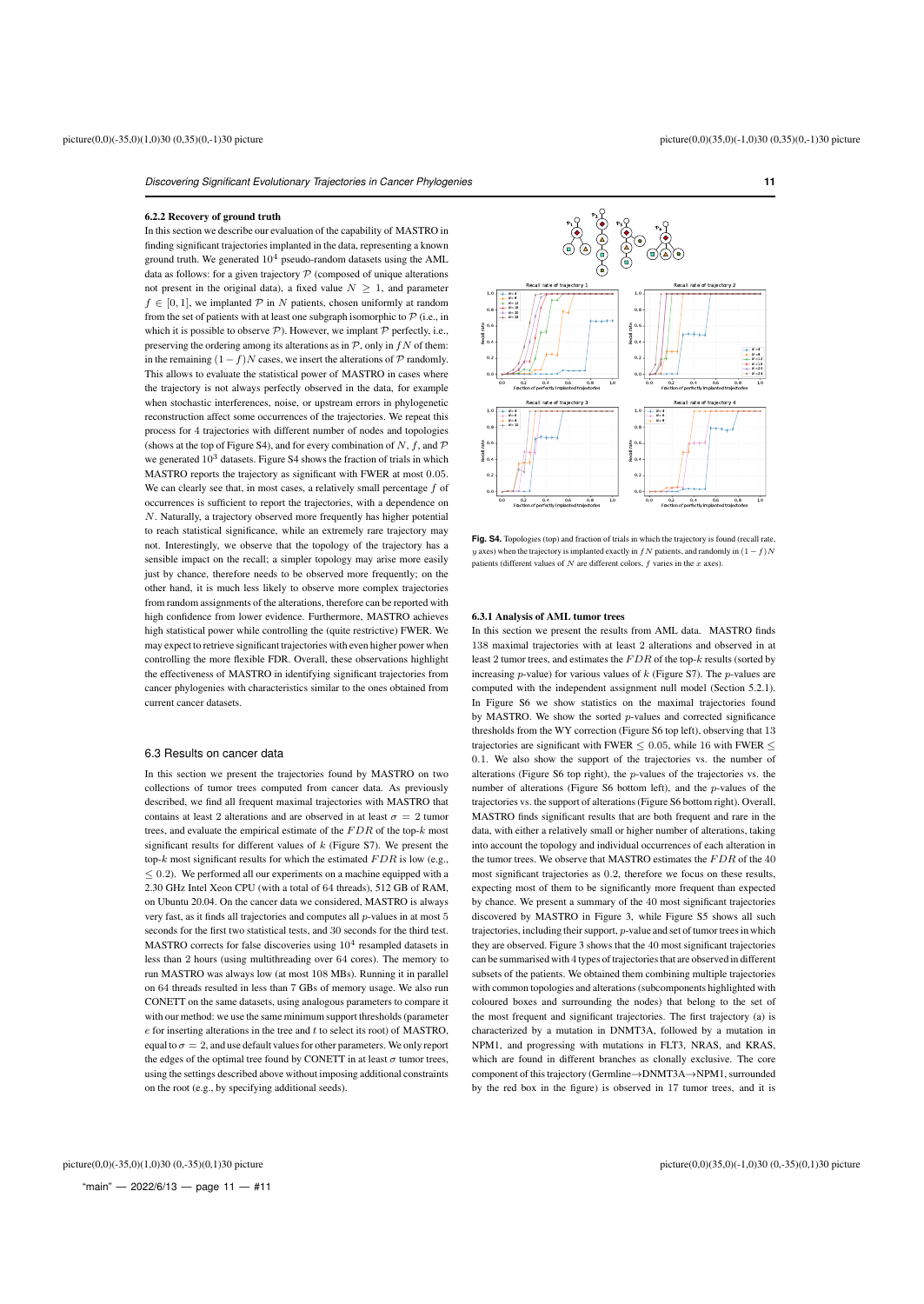

Fig. S5. The 40 most significant maximal trajectories found by MASTRO on AML data. For each trajectory we show its rank, its p-value p (from Section 5.2.1), its support s, and the set of indices of the tumor trees in which the transaction is observed.

"main" - 2022/6/13 - page  $12 - #12$ 

picture(0,0)(-35,0)(1,0)30 (0,-35)(0,1)30 picture picture(0,0)(35,0)(-1,0)30 (0,-35)(0,1)30 picture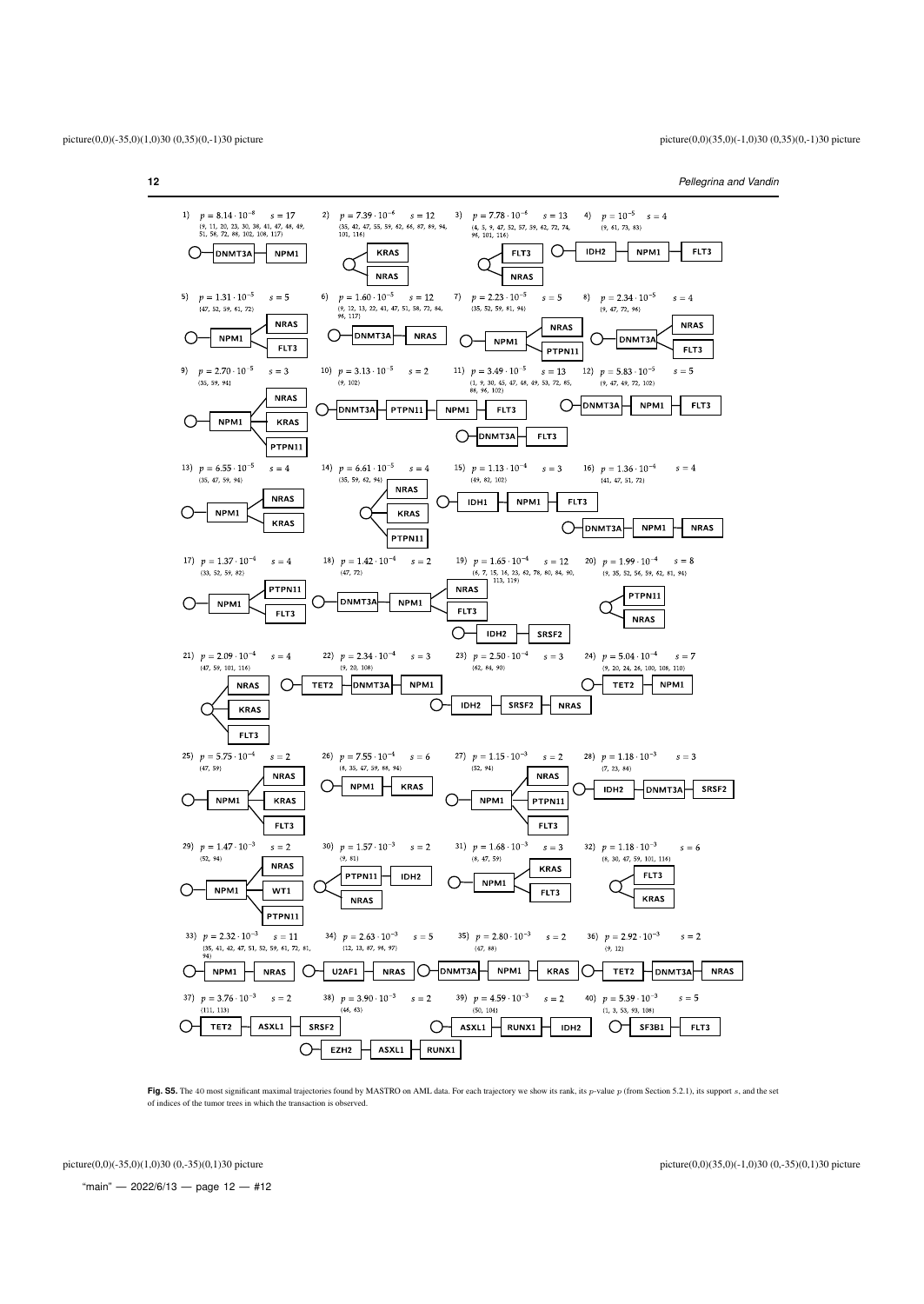

**Fig. S6.** Results from AML data. Sorted *p*-values (computed with the independent assignment statistical test, as described in Section 5.2.1) of the 138 trajectories with  $\geq 2$ alterations observed in at least two tumor trees. Black horizontal lines are significance threshold computed with WY permutation testing over  $10^4$  permutations. Number of nodes vs trajectories' support. Number of nodes vs p-values. Supports vs p-values.



Fig. S7. Empirical estimates of the FDR of the k most significant results (k varies in the x axis).

the most significant result reported by MASTRO (rank  $R = 1$ , p-value  $p = 8 \cdot 10^{-8}$ ). The progression towards RAS and/or FLT3 is supported by the most frequent and significant trajectories found by MASTRO (for simplicity, we show only two of them in Figure 3, delimited by blue and green lines, while others are shown in Figure S5). The second trajectory (b) is characterized by a mutation in IDH1 or IDH2 (red and blue boxes), both followed by alterations in NPM1 and FLT3. These trajectories are observed in a total of 7 patients, and are among the highest scoring results of MASTRO (ranks 4 and 15). Interestingly, Schuringa and Bonifer (2020) describe these two trajectories as the two major tumor progression patterns found in AML patients, as observed independently by Morita *et al.* (2020) and Miles *et al.* (2020): a mutation in an epigenetic factor (DNMT3A, IDH1, or IDH2) precedes mutations in nucleophosmin molecular pathway (NPM1), which are then followed by alterations of signalling genes (RAS and FLT3). Furthermore, MASTRO observes the latter to be almost always found in different branches of the trajectory, confirming their known exclusive relationship in AML tumors. The third type of trajectory discovered by MASTRO (trajectory (c)) describes an alteration of TET2 as the initiating event; in 7 tumor trees, TET2 is followed by a mutation in NPM1 (red trajectory), while in 3 of them the alteration of NPM1 is preceded by a mutation in DNMT3A (blue trajectory). In other 2 patients, DNMT3A is followed by a mutation in NRAS instead (green trajectory). Schuringa and Bonifer (2020) report that TET2 can occur as both an initiating and a secondary event, in accordance with a progression pattern described by Miles *et al.* (2020). In addition to these known progression



Fig. S8. Optimal conserved tree found by CONETT on AML data (root on the left, leaf nodes on the right). Numbers above an edge denote the number of tumor trees supporting the path from the root to the node on the left of the edge.



**Fig. S9.**Results from AML data using statistical tests based on permutations (Section 5.2.3, top plots with (p) label) and random topologies (Section 5.2.4, bottom plots with (t) label). Plots analogous to Figure S6 and S7.

patterns, MASTRO highlights a different trajectory (d): this trajectory is characterized by a mutation in NPM1, and then in mutations in RAS, FLT3, and PTPN11, which are mutually exclusive at the clonal level. Differently from the first two trajectory types, we observed that in almost all patients in which such different progression pattern is observed, the mutation in NPM1 is not preceded by any other mutation (i.e., NPM1 is the first alteration following the root/germline cells). While NPM1 is an relevant gene for AML (Juliusson *et al.*, 2020; Falini *et al.*, 2020; Zarka *et al.*, 2020), this alternative progression pattern was not previously reported; it may describe a different modality of evolution characterizing a subset of patients not hit by an early alteration of an epigenetic factor, and may suggest further investigations.

We remark that most of the trajectories identified by MASTRO are not linear, but describe rather complex trajectories with multiple branches (e.g., some with > 2 parallel branches). MASTRO identifies sets of alterations with both clonally exclusive and co-occuring alterations leveraging trajectories representing induced subgraphs (with a specified total ordering between all alterations). We observe that the sets of exclusive alterations are in accordance with the pairs identified by GeneAccord (Kuipers *et al.*, 2021) (for example, RAS with FLT3, and with PTPN11); however, MASTRO does not restrict to testing the exclusivity of alterations pairs, but extends the analysis to sets of alterations of higher cardinality (for example, the red trajectory of (d) in Figure 3 describes 3 exclusive subclonal alterations).

We now compare the output of MASTRO with the optimal consensus tree found by CONETT from the AML data, that we show in Figure S8. We observe that the optimal tree is rooted at TET2 and that it contains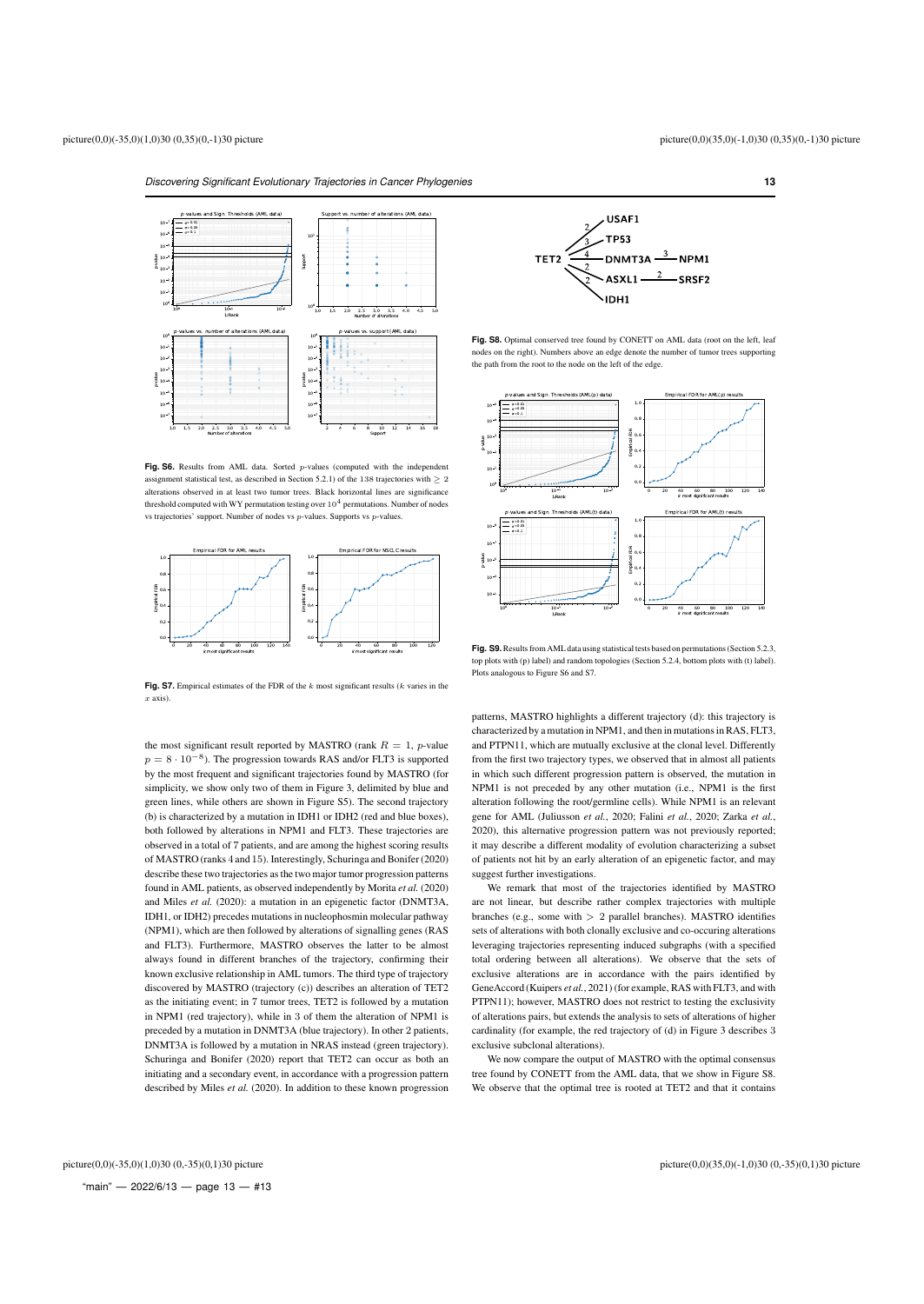

**Fig. S10.** The 15 most significant maximal trajectories found by MASTRO on NSCLC data. Results shown are analogous to Figure S5.

some of the paths described by the trajectory (c) identified by MASTRO (and of other trajectories not shown in the summary, see Figure S5). CONETT identifies a tree similar to only one of the progression trajectories described previously, while including linear trajectories observed in a smaller number of tumor trees (the most frequent is observed 4 times, all others have support 3 and 2; furthermore, 7 tumor trees support TET2→NPM1 while 3 support the longer TET2→DNMT3A→NPM1; MASTRO finds both, while CONETT only identifies the latter); this highlights the fact that CONETT is specifically designed to find a consensus tree composed by a collection of linear trajectories that maximize the total path length, obtaining quite different results. Instead, MASTRO simultaneously identifies different significantly conserved trajectories observed in different subsets of the patients, providing a more complete description of the conserved evolutionary trajectories.

We also show in Figure S9 the p-values, corrected significance thresholds using WY, and estimated FDRs of the top- $k$  results, using the other two statistical tests defined in Section 5.2. We observe that, overall, the reported p-values are mostly similar, with some differences for the smallest ones. While the values of the  $p$ -values are, in some cases, slightly different in magnitude, we observe the estimated FDR to be consistent for all three tests, showing that all tests agree on the fact that we expect the set of  $k$  most significant trajectories to contain a small fraction of false positives, for most values of k.

# 6.3.2 Analysis of NSCLC data

We now present the results identified by MASTRO from NSCLC tumor trees. We show the 15 most significant trajectories in Figure S10, that we selected as their estimated FDR is not too large ( $\approx 0.3$ , Figure S7), and summarize them with two trajectories in Figure 4. We show statistics for all trajectories in Figure S11. From Figure S10 we observe that all trajectories are topologically simple, composed by 2 or 3 nodes containing multiple alterations within each node. This is not surprising, giving the topologies of the input trees, which contain few nodes with many alterations with unknown ordering. We note that MASTRO distinguishes alterations with a known and unknown order (connected by either a directed or undirected



**Fig. S11.** Results from NSCLC data. *p*-values (computed as described in Section 5.2.1) of the 124 trajectories with at least two alterations and observed in at least two tumor trees. Black horizontal lines are significance threshold computed with WY permutation testing over  $10^4$  permutations.

anti-edge in the expanded tumor graphs, Figure 2). Relaxing this feature may lead to finding trajectories with spurious orderings not supported by the data: we argue that MASTRO discovers trajectories satisfying the available temporal information and that are better supported by the input trees. A consequence of this is that the signal that MASTRO evaluates to identify trajectories with significant ordering is much weaker, since there are very few known orderings between alterations. This highlights the fact that bulk sequencing, even if from multi-regional samples, may present intrinsic difficulties in reconstructing the temporal ordering of clonal alterations, compared to the much more informative phylogenetic trees that can be obtained from single-cell sequencing as shown by data from AML patients. However, in some cases MASTRO is still capable

picture(0,0)(-35,0)(1,0)30 (0,-35)(0,1)30 picture picture(0,0)(35,0)(-1,0)30 (0,-35)(0,1)30 picture

"main"  $-$  2022/6/13  $-$  page 14  $-$  #14